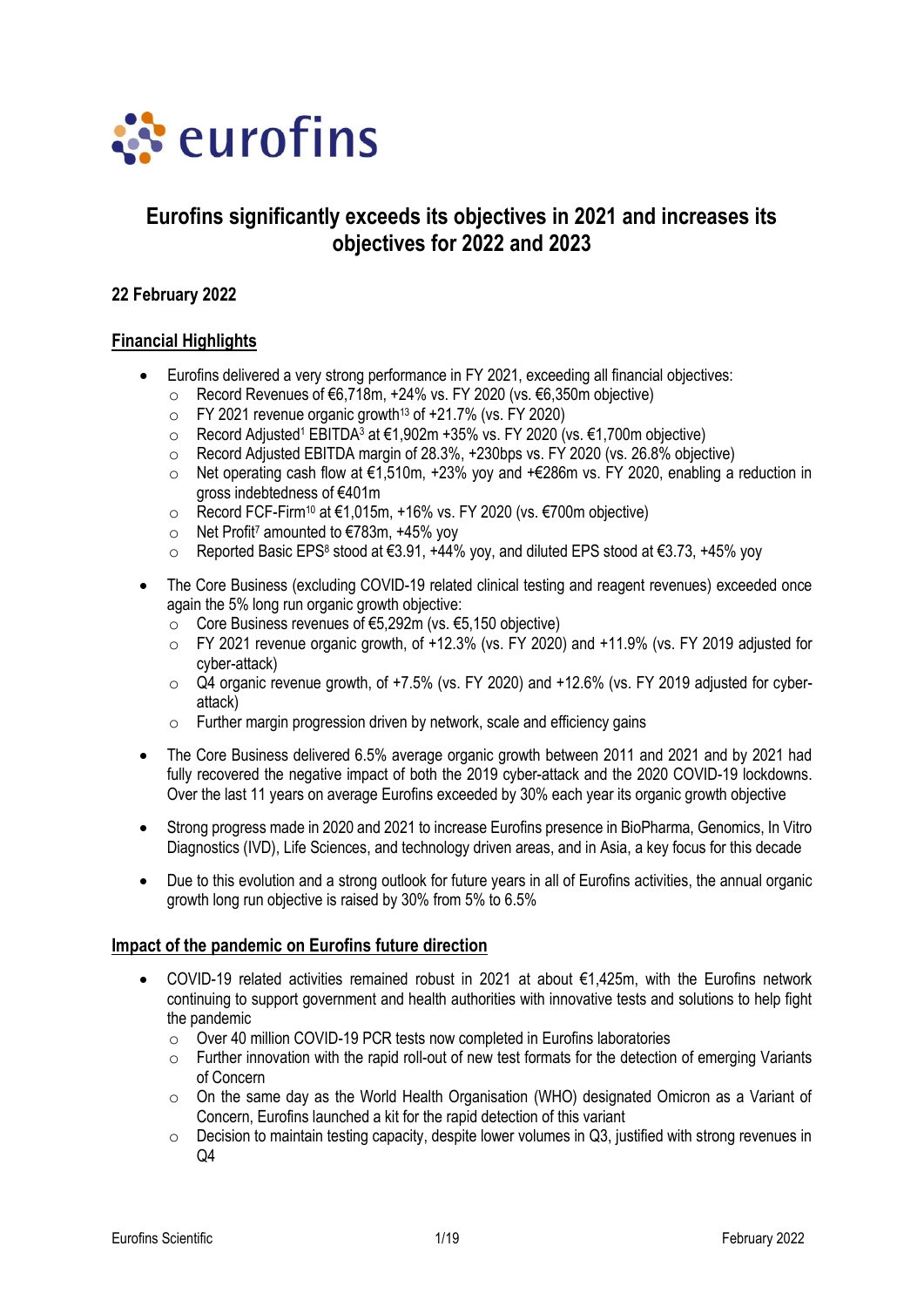- Eurofins is coming out of the pandemic considerably strengthened. Its Core Business is consistently exceeding growth expectations and is facing further increasing growth opportunities. Leverage has been significantly reduced and Core Business profitability is increasing markedly. As a result, Eurofins is intending to:
	- $\circ$  Increase its organic and inorganic investments to expand its network particularly towards Asia, BioPharma, In Vitro Diagnostics (IVD), Life Sciences and technology driven activities
	- $\circ$  Increase its cash flow allocation towards owning a larger proportion of its state-of-the-art sites
	- o Increase investments in digitalisation, automation, cyber security, leadership and staff development, and R&D

### **Other financial highlights**

- Net capex<sup>9</sup> spend accelerated in H2 and increased overall to €495m, +41% vs. FY 2020, with around two thirds invested in new laboratories and laboratory equipment to meet future demand, especially in Biopharma and Asia, alongside further investment in LIMS systems and cyber-resilience
- Rate of acquisitions accelerated in H2 and Eurofins closed 38 acquisitions in 2021, amounting to a total spend of €533m, fully funded from free cash flows (vs. €177m FY 2020) and representing full-year equivalent pro-forma revenues of €252m
- The integration of the large 2017-2018 acquisitions has been successfully completed, achieving at least our 12% Return on Capital Employed target
- BioPharma, Genomics, IVD and related activities are now at 85% of the combined size of Eurofins' Food & Environment testing businesses
- In China the Group increased its laboratory footprint by 87% in 2021 vs. 2020
- China revenues as a proportion of total Group revenues should increase by over 60% between 2018 and 2022
- The Group has a robust M&A pipeline and is looking to expand its reach into consumer genetics and direct to consumer markets and expand geographically especially, in Asia
- Net debt<sup>11</sup> remained stable at €2,239m, with net debt to pro-forma adjusted EBITDA of 1.2x (vs. 1.6x in Dec 2020), well below the Group's 1.5-2.5x target range providing flexibility to pursue growth opportunities should they arise
- Eurofins' management intends to propose, at the upcoming Annual General Meeting (AGM) on 26 April 2022, to increase by 47% the annual dividend to €1.00 per share, corresponding to 26% of FY 2021 reported Basic EPS

# **Further progress on ESG**

- Significantly increased scope of carbon footprint data collection (77% FTEs/55% sites vs. 20% FTEs/10% sites in FY 2020) and achieved a 3.8% reduction in carbon footprint (tCO2e/FTE) compared to baseline year (2019). Confirmation of CO2 neutrality goal by 2025
- Increasingly strong female representation in leadership roles (49% female leaders at all leadership levels, 30% National Business Line leaders/Business Unit Managers, 21% Senior Leadership/Regional Business Line leaders and gender parity at Board level)
- Upgrades received from eight ESG rating agencies during 2021
- Establishment of a Sustainability and Corporate Governance Committee at Board level and an Executive Sustainability Committee at operational management level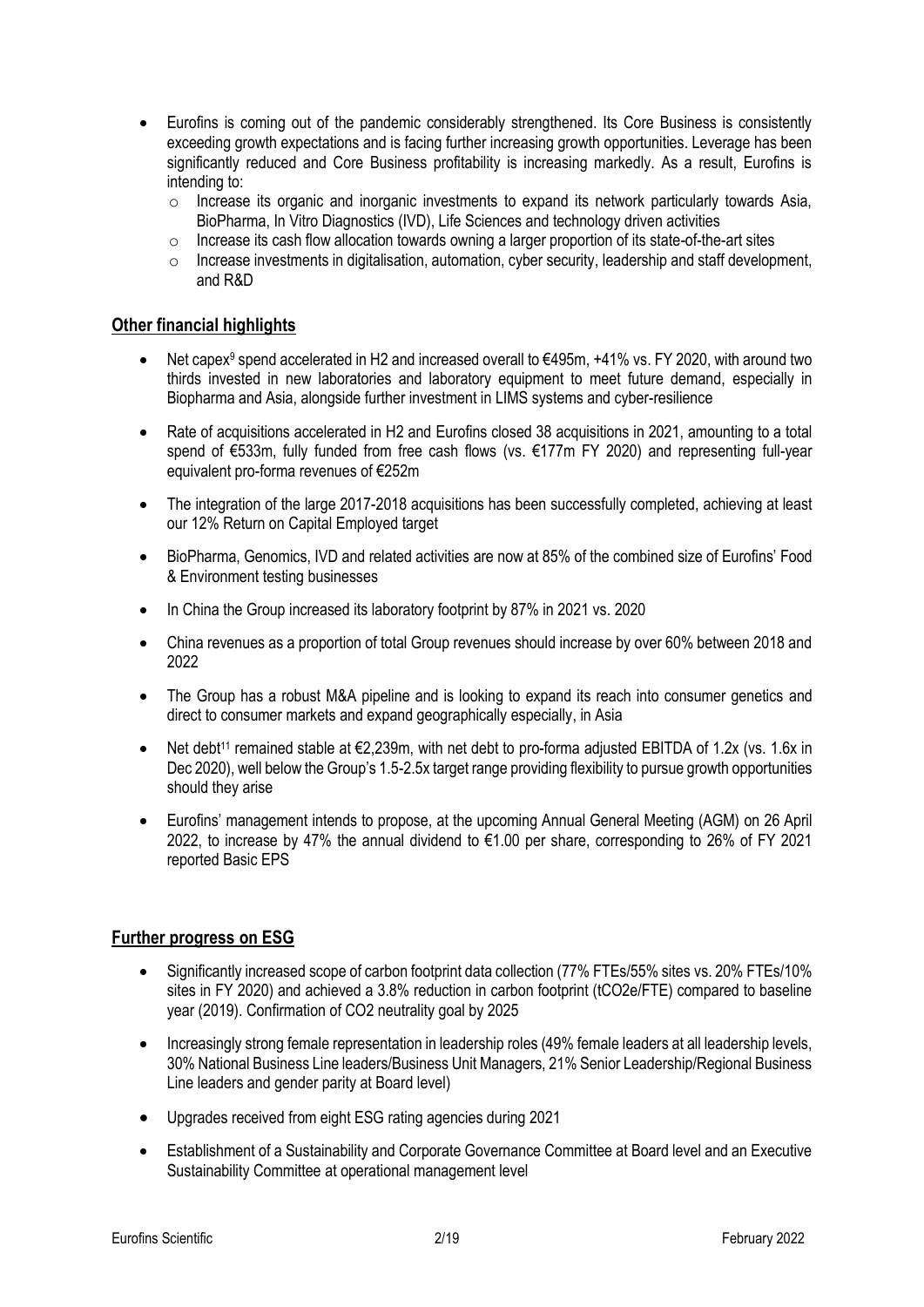# **Outlook and financial objectives**

• Given the very strong set of 2021 results, the positive market outlook, Eurofins increased Life Sciences and Asia focus and new investment initiatives outlined above, Eurofins is updating its objectives for 2022 and 2023 and setting new objectives for 2024 (all at average 2021 currency exchange rates), assuming 6.5% organic growth per year and including potential revenues from acquisitions of €250m in each of 2022, 2023 and 2024 consolidated at mid-year, as follows:

| €m                                                     | <b>New</b><br>FY 2022                              | <b>Previous</b><br>FY 2022        | <b>New</b><br>FY 2023             | <b>Previous</b><br>FY 2023        | <b>New</b><br>FY 2024             |
|--------------------------------------------------------|----------------------------------------------------|-----------------------------------|-----------------------------------|-----------------------------------|-----------------------------------|
| Revenues                                               | 6,225<br>(incl. €300m<br><b>COVID</b><br>revenues) | 5,700<br>(zero COVID<br>revenues) | 6,550<br>(zero COVID<br>revenues) | 6.175<br>(zero COVID<br>revenues) | 7,250<br>(zero COVID<br>revenues) |
| Adjusted EBITDA                                        | 1,500                                              |                                   | 1.575                             |                                   | 1,725                             |
| FCFF before investment in<br>owned sites <sup>16</sup> | 850                                                |                                   | 900                               |                                   | 950                               |

#### New vs. previous objectives (including M&A)

If no M&A at all were to be carried out which is not the plan, the objectives would be as follows:

| €m                                        | <b>New</b><br>FY 2022                                | <b>Previous</b><br>FY 2022        | <b>New</b><br>FY 2023             | <b>Previous</b><br>FY 2023        | <b>New</b><br>FY 2024             |
|-------------------------------------------|------------------------------------------------------|-----------------------------------|-----------------------------------|-----------------------------------|-----------------------------------|
| Revenues                                  | 6,100<br>(incl. $€300m$<br><b>COVID</b><br>revenues) | 5,450<br>(zero COVID<br>revenues) | 6,175<br>(zero COVID<br>revenues) | 5,725<br>(zero COVID<br>revenues) | 6,575<br>(zero COVID<br>revenues) |
| Adjusted EBITDA                           | 1,475                                                | 1,300                             | 1,485                             | 1,375                             | 1,580                             |
| FCFF before investment in<br>owned sites* | 825                                                  |                                   | 845                               |                                   | 875                               |

New vs. previous objectives (excluding M&A)

\*The cash flow objectives are after significantly increased capex to accelerate future growth

- For FY 2022 the Adjusted EBITDA margin target of the COVID-19 related activities has been conservatively set at the Core Business margin target level, given lower utilisation and ramp down costs. Margin dilution from M&A and mature start-ups integration to Core Business is assumed to be compensated by margin increases in the Core Business
- We have assumed, for the purposes of the financial objectives, no contribution from COVID-19 related activities in FY 2023 and FY 2024 and only €300m in 2021
- Continued significant COVID-19 testing beyond Q1 2022 would be an upside risk to objectives
- Higher rates of inflation for a prolonged period, may drive further price rises for our services and consequently would also lead to higher growth
- An objective for FCFF before investment in owned sites objective is introduced for the coming years to properly highlight this capital allocation, which like M&A is discretionary and reversible. It will also help reduce future rental costs, while reducing the Group's dependency on third party landlords and increasing mid-term cash flows. Eurofins' owned buildings surface area grew by 43% between 2019 and 2021 and now represent 387,000 m<sup>2</sup>
- Due to the many growth opportunities highlighted, Eurofins is targeting capex excluding cash allocation to purchase owned sites at around 6.5% of revenues. Purchase or construction of owned sites is harder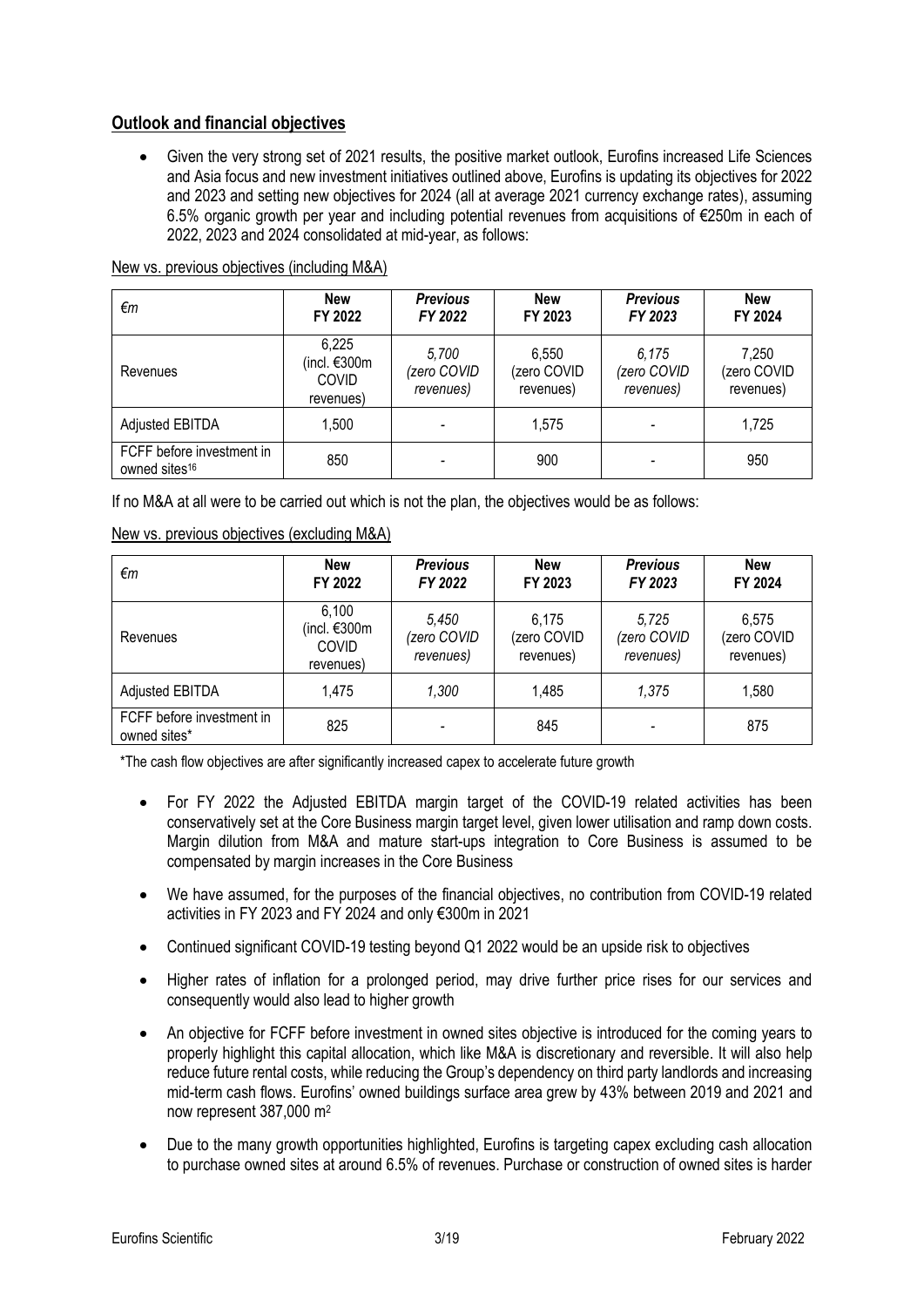to plan as it depends on opportunities and speed of permitting and building. It could represent around €100m per year

• Now that integration of large 2017/2018 large acquisitions is substantially completed, SDI should mainly depend on the number and speed of ramp up of start-ups. As can be judged today, it should be in the range of €30m-€60m per annum

#### **Eurofins resilience to potential crises**

- Eurofins core business very strong performance with continued organic growth through the 2007-2009 global recession and the 2020, 2021 COVID crisis showed the strong resilience of Eurofins activities, also in times of crisis
- In addition, all of Eurofins M&A spend is discretionary and maintenance capex represents only 2% or 3% of revenues or potentially less as our network has been very well invested over the last 10 years. Significant cash flow could in such case be redirected to further debt reduction
- Beyond its strong balance sheets, low leverage and significant undrawn credit lines, Eurofins also owns 387,000 m<sup>2</sup> of laboratories and offices that could be sold and leased back if needed and ancillary or new venture activities that could be monetised if required

# **Comments from the CEO, Dr Gilles Martin:**

"I am delighted to see Eurofins deliver such strong financial results in 2021 alongside many operational and entrepreneurial achievements and continued positive contribution to society. Last year again we continued to innovate to support public health authorities and healthcare professionals in fighting the COVID-19 pandemic. Our Core Business has produced strong organic growth across almost all business lines and geographies, driving margin expansion and cash conversion. Business confidence across our network is high, and therefore we continue to make significant investments to accelerate long-term growth through innovation and digitalisation, new start-up laboratories, the expansion of our laboratory network and strategic acquisitions.

"Looking back over the last 11 years Eurofins' Core Business has exceeded by 30% on average its annual organic growth objective of 5%. In view of the many opportunities that the Group's increased orientation towards BioPharma, Genomics, IVD and other Life Science activities as well as faster growing economies in Asia combined with the impact of recent genomic and other scientific breakthroughs are creating, we are pleased to upgrade our mid-term annual organic growth objective by 30% to 6.5%.

"Should Eurofins achieve its new objectives, our profitability and free cash flows now appear sufficient to sustainably self-finance M&A to complement organic growth to exceed 10% overall annual growth of our Core Business, whilst maintaining low leverage, funding significant R&D, digitalisation, network expansion, more ownership of our laboratories and delivering about 1% dividend return to our shareholders."

# **Conference Call**

Eurofins will hold a conference call with analysts and investors today at 15:00 CET to discuss the results and the performance of Eurofins, as well as its outlook, and will be followed by a questions and answers (Q&A) session.

#### [Click here to Join Call >>](https://event.webcasts.com/starthere.jsp?ei=1522682&tp_key=6821786132)

**No need to dial in.** From any device, click the link above to join the conference call. Alternatively, you may dial-in to the conference call via telephone using one of the numbers below: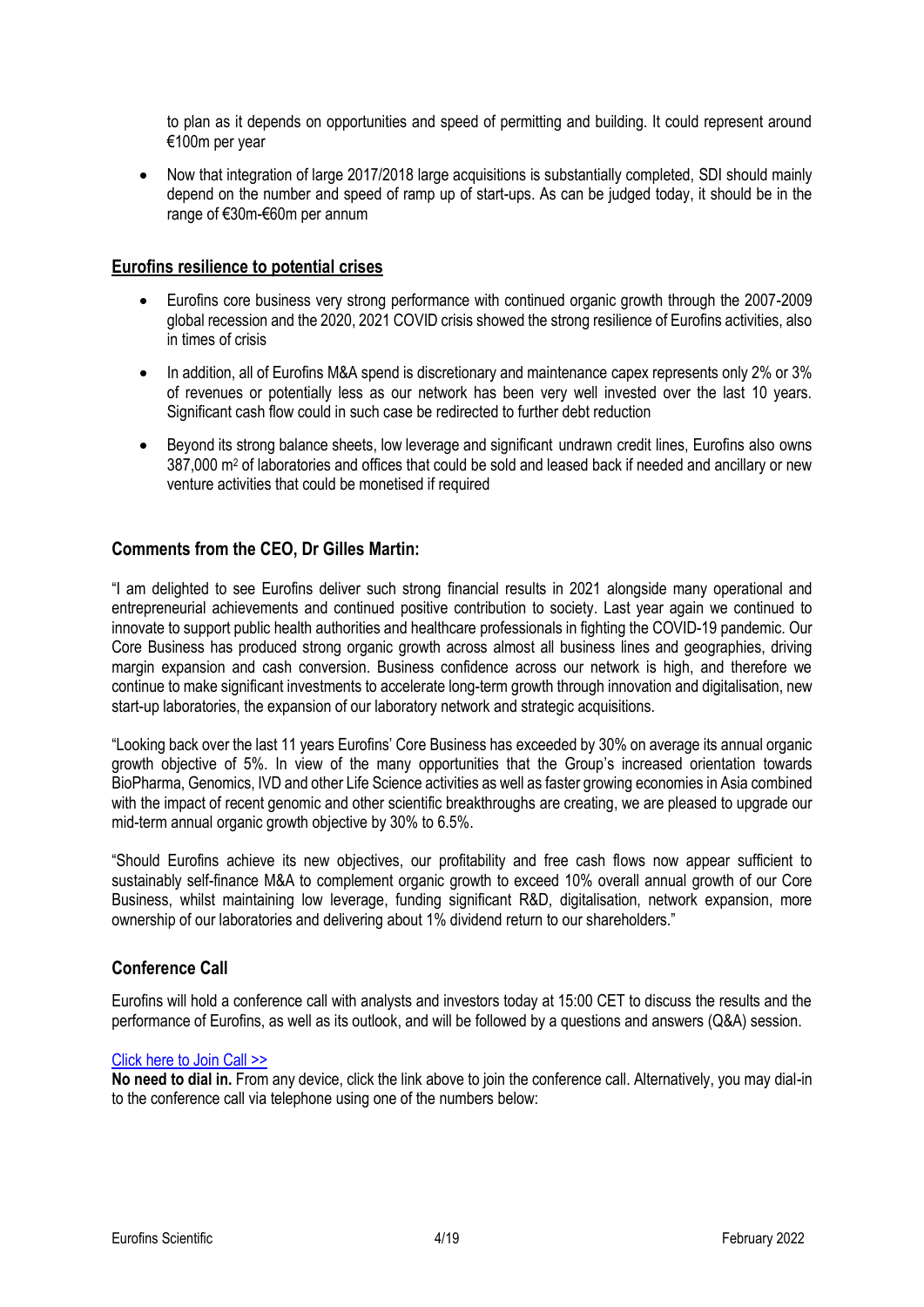UK: + 44 330 336 9105 US: + 1 323 794 2551 FR: + 33 176 772 274 BE: + 32 240 406 59 DE: + 49 692 222 134 20 DK: + 45 351 580 49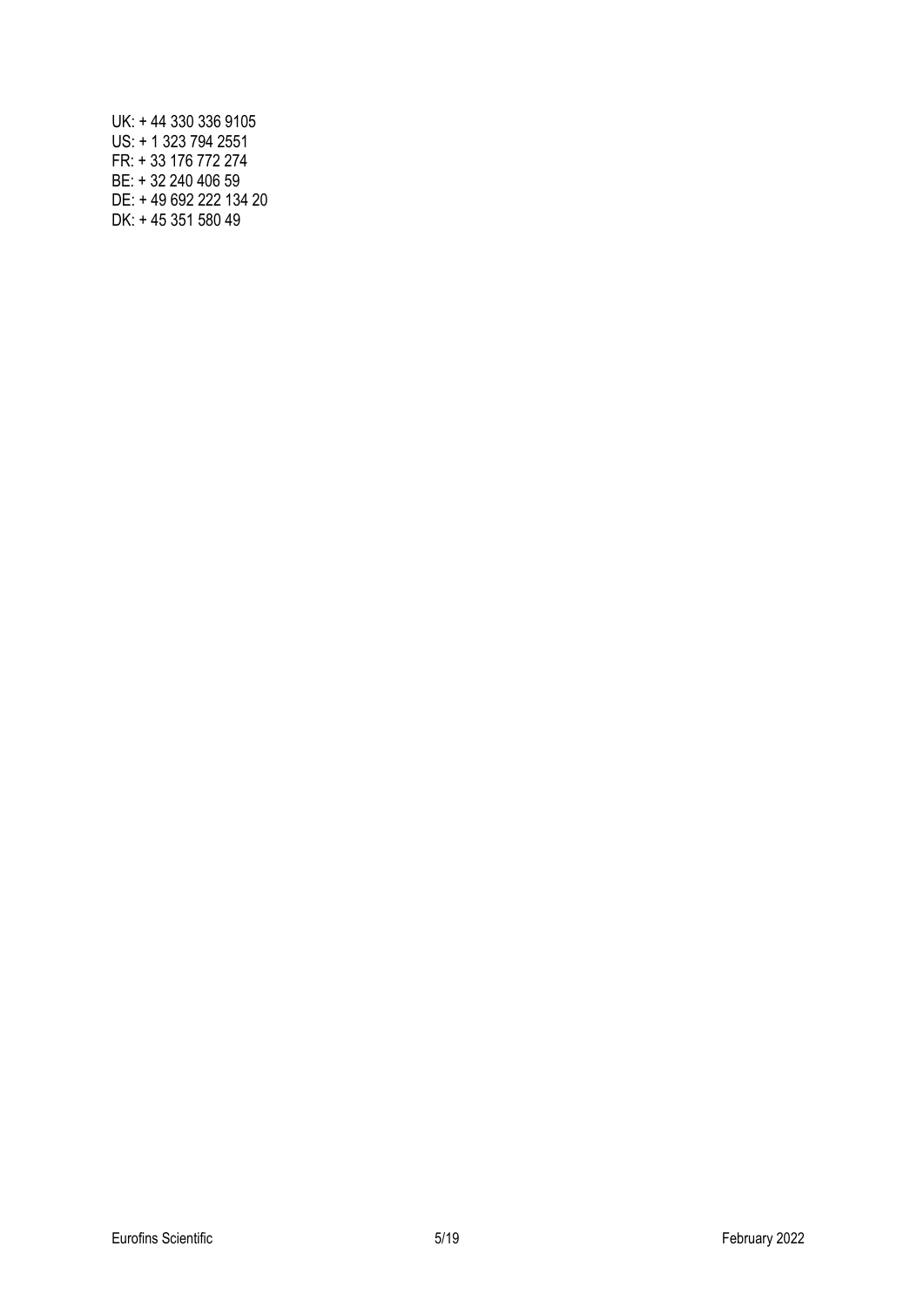# **Business Review**

The following figures are extracts from the Consolidated Financial Statements and should be read in conjunction with the Consolidated Financial Statements and Notes for the year ended 31 December 2021. The Full Year Report 2021 can be found on Eurofins' website at the following link: [https://www.eurofins.com/investors/reports-and](https://www.eurofins.com/investors/reports-and-presentations/)[presentations/](https://www.eurofins.com/investors/reports-and-presentations/)

|                                                                |                       | FY 2021            |          | FY 2020               |                    |          | $+/-$ %   | $+/-$ %   |
|----------------------------------------------------------------|-----------------------|--------------------|----------|-----------------------|--------------------|----------|-----------|-----------|
| In €m except                                                   | Adjusted <sup>1</sup> | Separately         | Reported | Adjusted <sup>1</sup> | Separately         | Reported | Adjusted  | Reported  |
| otherwise stated                                               | results               | disclosed          | results  | results               | disclosed          | results  | results   | results   |
|                                                                |                       | items <sup>2</sup> |          |                       | items <sup>2</sup> |          |           |           |
| Revenues                                                       | 6,718                 |                    | 6,718    | 5,439                 |                    | 5,439    | $+24%$    | $+24%$    |
| EBITDA <sup>3</sup>                                            | 1,902                 | $-62$              | 1,840    | 1,413                 | $-62$              | 1,351    | $+35%$    | $+36%$    |
| EBITDA margin                                                  | 28.3%                 |                    | 27.4%    | 26.0%                 |                    | 24.8%    | $+230bps$ | $+260bps$ |
| $(\% )$<br>EBITAS <sup>4</sup>                                 | 1,473                 | $-84$              | 1,389    | 1024                  | $-99$              | 925      | $+44%$    | $+50%$    |
| Net profit <sup>7</sup>                                        |                       |                    |          |                       |                    |          | $+48%$    | $+45%$    |
|                                                                | 1,043                 | $-260$             | 783      | 706                   | $-167$             | 539      |           |           |
| Basic EPS <sup>8</sup> (€)                                     | 5.29                  | $-1.38$            | 3.91     | 3.63                  | $-0.91$            | 2.71     | $+46%$    | $+44%$    |
| Net cash<br>provided by<br>operating<br>activities             |                       |                    | 1,510    |                       |                    | 1,224    |           | $+23%$    |
| Free Cash Flow<br>to the Firm <sup>10</sup>                    |                       |                    | 1,015    |                       |                    | 873      |           | $+16%$    |
| Net capex <sup>9</sup>                                         |                       |                    | 495      |                       |                    | 350      |           | $+41%$    |
| Net operating<br>capex                                         |                       |                    | 383      |                       |                    | 267      |           | $+43%$    |
| Net capex for<br>purchase and<br>development of<br>owned sites |                       |                    | 112      |                       |                    | 83       |           | $+34%$    |
| M&A spend                                                      |                       |                    | 533      |                       |                    | 177      |           | $+201%$   |
| Net debt <sup>11</sup>                                         |                       |                    | 2,239    |                       |                    | 2,242    |           |           |
| Leverage ratio (net debt/pro-forma adjusted<br>EBITDA)         |                       |                    | 1.2x     |                       |                    | 1.6x     |           | $-0.4x$   |

**Table 1: Full Year 2021 Results Summary**

*Note: Definitions of the alternative performance measures used can be found at the end of this press release*

Revenues increased 24% year-on-year to €6,718m in FY 2021 from €5,439m in FY 2020, significantly above both the Group's FY 2021 revenue objective of €5,450m which was set on 4 March 2020 and raised to €6,350m on 21 October 2021 to reflect the Group's very strong performance in the first 9 months of the year. The strong trading performance was driven by the growth and resilience of our Core Business (excluding COVID-19 clinical reagents and testing revenues) and ongoing COVID-19 testing.

The Core Business saw very robust levels of demand across almost all business lines and geographies, resulting in strong organic growth of 12.3% vs. FY 2020 and 11.9% vs. FY 2019 (adjusted for the impacts of the cyber-attack of 2 June 2019). In Q4 2021, the Core Business delivered robust organic growth of 7.5% vs. Q4 2020 and 12.6% vs. Q4 2019 (adjusted for cyber-attack).

Eurofins recorded total organic growth including COVID-19 testing and reagents of 21.7% vs. FY 2020. The Group continued to maintain high volumes of COVID-related testing, contributing revenues of about €1,425m in FY 2021 (vs. over €800m in FY 2020). Eurofins' network continued to support healthcare authorities and practitioners with testing solutions to help fight the pandemic and to identify and track Variants of Concern. The Group's decision to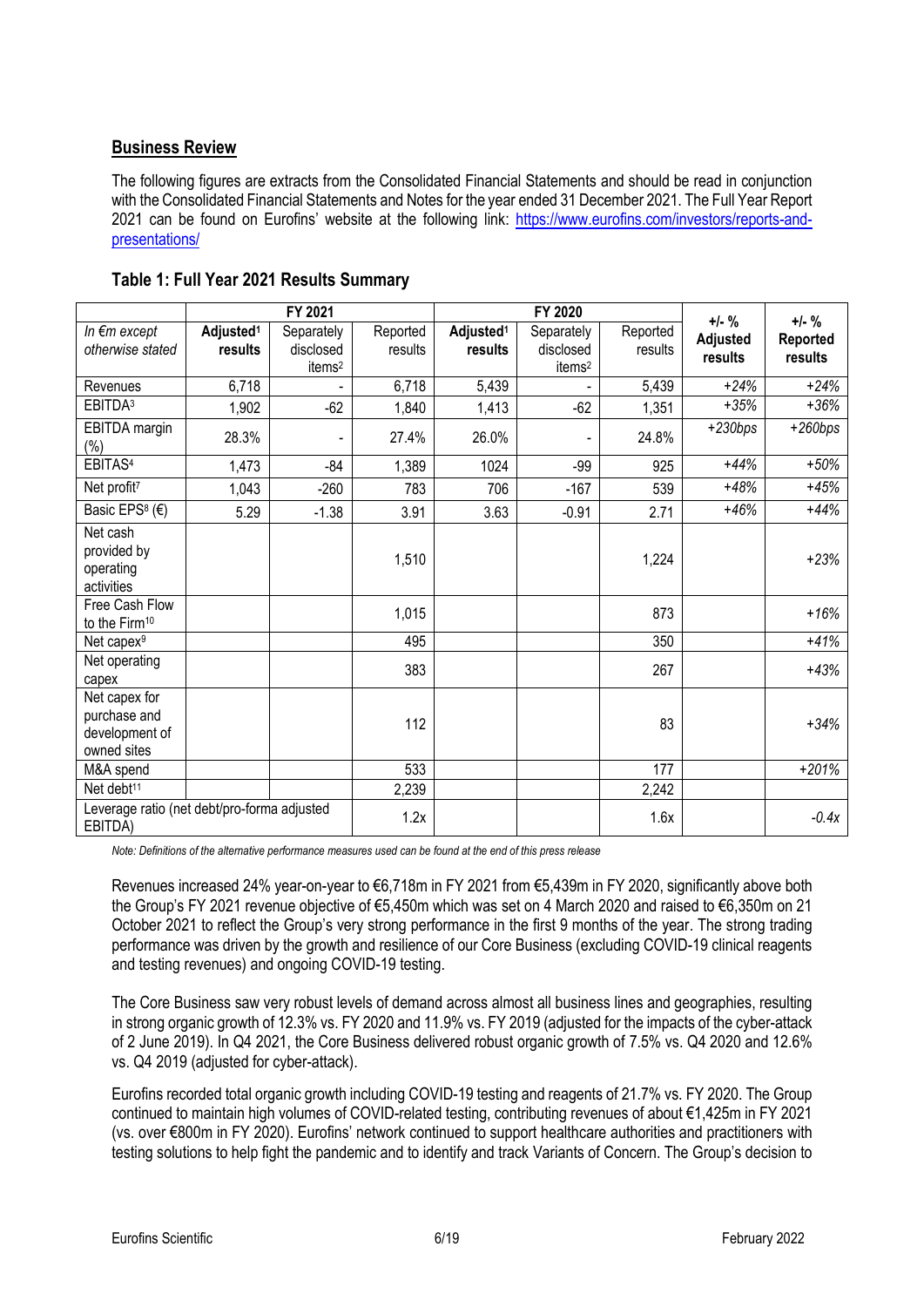maintain significant COVID-19 testing capacity in H2 2021, despite lower testing volumes in Q3 2021, was justified, delivering over €350m revenues in Q4 2021.

|                                                                                                                          | In €m except<br>otherwise stated |
|--------------------------------------------------------------------------------------------------------------------------|----------------------------------|
| 2020 reported revenues                                                                                                   | 5,439                            |
| + 2020 acquisitions - revenue part not consolidated in 2020 at 2020 FX                                                   | 62                               |
| - 2020 revenues of discontinued activities / disposals <sup>15</sup>                                                     | -7                               |
| = 2020 pro-forma revenues (at 2020 FX rates)                                                                             | 5,494                            |
| - 2021 FX impact on 2020 pro-forma revenues                                                                              | -53                              |
| = 2020 pro-forma revenues (at 2021 FX rates) (a)                                                                         | 5,441                            |
| 2021 organic scope* revenues (at 2021 FX rates) (b)                                                                      | 6,619                            |
| 2021 organic growth rate (b/a-1)                                                                                         | 21.7%                            |
| 2021 acquisitions - revenue part consolidated in 2021 at 2021 FX                                                         | 98                               |
| 2021 revenues of discontinued activities / disposals <sup>15</sup>                                                       | 0                                |
| 2021 reported revenues                                                                                                   | 6,718                            |
| * Organic seems consiste of all companies that were nort of the group as at 01/01/2021. This corresponds to 2020 pro for |                                  |

# **Table 2: Organic Growth Calculation and Revenue Reconciliation**

*\* Organic scope consists of all companies that were part of the group as at 01/01/2021. This corresponds to 2020 pro-forma scope.*

# **Table 3: Breakdown of Revenue by Operating Segment**

| €m                | FY 2021 | As % of<br>total | FY 2020 | As % of<br>total | Growth % |
|-------------------|---------|------------------|---------|------------------|----------|
| Europe            | 3.999   | 60%              | 3,146   | 58%              | 27%      |
| North America     | 2.147   | 32%              | 1,887   | 35%              | 14%      |
| Rest of the World | 572     | 9%               | 406     | 7%               | 41%      |
| Total             | 6,718   | 100%             | 5,439   | 100%             | 24%      |

# **Europe**

In Europe, revenues increased 27% to €3,999m compared to €3,146m in FY 2020. Europe accounted for 60% of Group revenues in FY 2021 (58% in FY 2020). Eurofins generated proportionally more COVID-19 revenues in Europe.

In the context of COVID-19, the Group continues to develop additional solutions and deploy additional services to support public health authorities. On the same day as the World Health Organisation (WHO) designated Omicron as a Variant of Concern, Eurofins launched a kit for the rapid detection (in one hour) of this variant. Eurofins also launched new CE-marked multiplex kits to detect and differentiate three viral infections in the same PCR run (SARS-CoV-2, Influenza virus and RSV).

Among many other developments in our BioPharma services laboratories, the completion of a new building for Eurofins Villapharma BioPharma laboratory in Murcia (Spain) significantly increased our BioPharma discovery capacity to serve growing customer demand. Eurofins BioPharma's testing portfolio and service offering in Europe expanded for its chemistry clients with the addition of Absorption, Degradation, Metabolism and Excretion (ADME) characteristics testing for compounds developed and synthesised, available at the Eurofins Villapharma site. Eurofins also introduced high throughput experimentation capabilities at Villapharma to develop and synthesise chemicals at much faster turnaround times. As a result, Eurofins can provide faster testing for its clients' compounds helping them to determine in a timely manner whether they should proceed with further testing and progress the molecule to the next phase of drug discovery.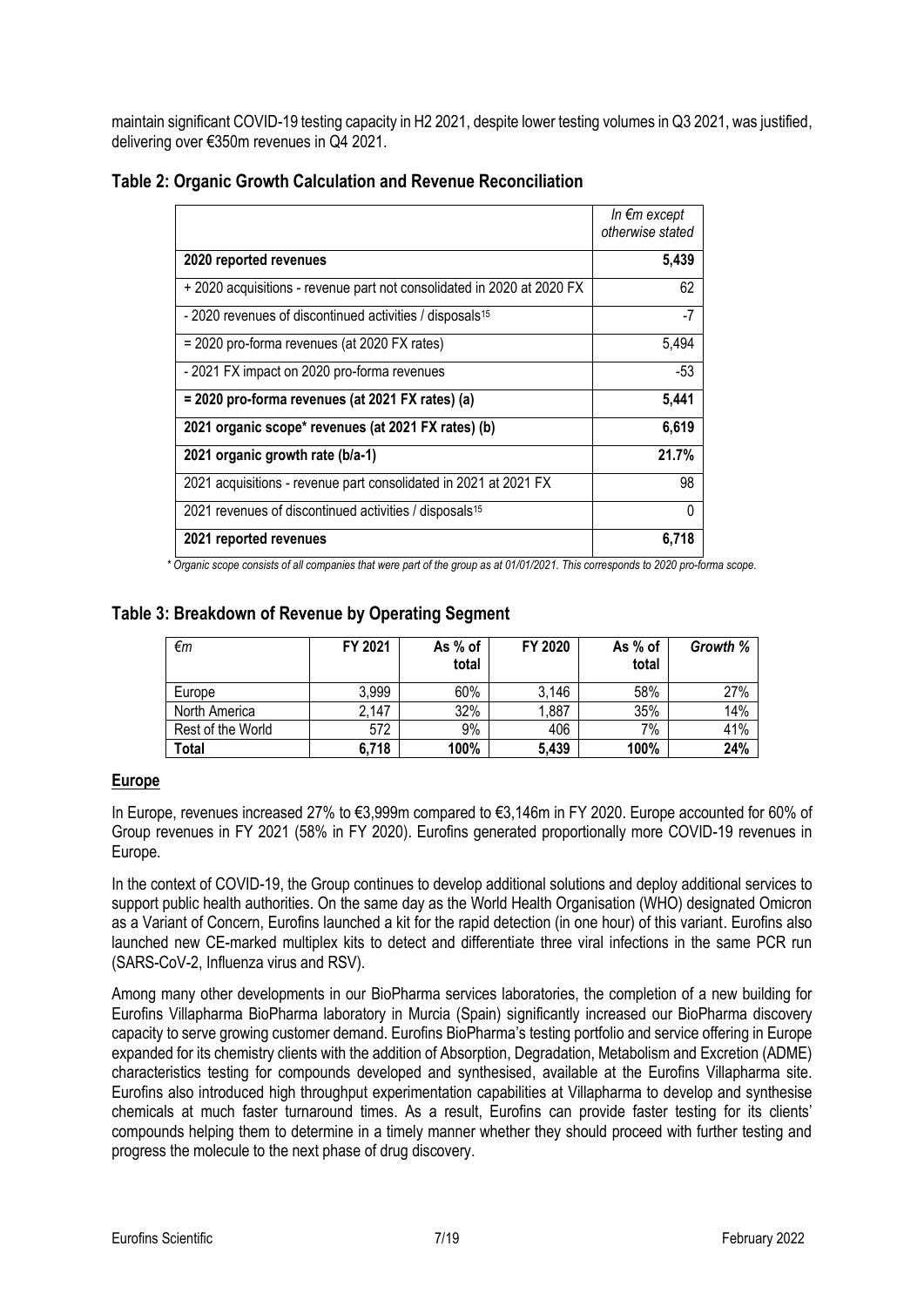Food and Feed testing activities in Europe remained resilient in the second half of the year following their strong performance in H1 2021. More stringent regulations across many geographies and new testing methods developed and launched by Eurofins led to strong demand for the Group's Food testing services. Environment testing activities experienced very strong volumes across most geographies in Europe, with continued market share gains. More stringent regulations are increasing demand for Environment testing services, for example around per- and polyfluoroalkyl substances (PFAS), soil protection and asbestos remediation. Eurofins significantly ramped up its capacity for wastewater pandemic monitoring in Europe, including detection capabilities to differentiate COVID-19 Variants of Concern.

#### **North America**

In North America, which accounts for 32% of Group sales (35% in FY 2020), revenues increased 14% to €2,147m in FY 2021.

The BioPharma services business continued to experience strong growth across all activities. Eurofins Discovery launched a new biotherapeutics start-up to serve the large molecule drug discovery market. Eurofins Contract Development and Manufacturing Organization (CDMO) finalised the construction of a new spray dryer operation for its drug product business unit that will support phase I/II development and niche commercial products. Eurofins CDMO is also planning to construct a new high potency Active Pharmaceutical Ingredient (API) facility, which is expected to be completed in April 2022, as well as a new large scale API plant in 2023 to accommodate increasing demand.

Eurofins' Clinical Diagnostics business continues to innovate developing new testing methods to expand its services for transplant patients. Eurofins Viracor continued to invest in research studies to demonstrate the utility of their innovative assays, including a liver-specific Viracor TRAC study and a study researching the benefits of combining the use of Viracor TRAC and TruGraf testing. The first study was published in the *American Journal of Transplantation <sup>A</sup>* and the second study was published in the *Clinical Journal of the American Society of Nephrology<sup>B</sup>* . Eurofins Transplant Genomics' TruGraf test saw very strong year-on-year growth in sample volumes (+322% in FY 2021 vs. FY 2020). Humana, a leading health care company that offers a wide range of insurance products and health and wellness services, began to offer nationwide in-network coverage for the TruGraf blood gene expression test to its Medicare kidney transplant patients. EmpowerDX launched over 20 new at-home collection diagnostic test kits for cardiovascular, hormone, and mental health, among others.

The Environment testing business in North America was impacted by restrictions around sample collection and adverse weather conditions in the first half of 2021. Nonetheless, legislative and regulatory drivers are supporting growth in Environment testing, including litigation related to specialty testing services such as PFAS and 1-4 dioxane, as well as an ever-increasing societal focus on ESG. Eurofins reinforced its leadership position in Environment testing with the addition of differentiated services and technologies, specifically PFAS in blood, serum, soil vapor and stack emissions as well as non-target PFAS forensic testing, emerging pollutants (e.g. 6-PPD Quinone) testing and dioxin testing. EmpowerDX collaborated with Eurofins Environment testing to launch the first direct to consumer test for PFAS identification in a blood sample. PFAS are environmental chemicals that have been linked to liver damage, thyroid disease, and cancer.

The Food testing business in North America continued to develop and launch new testing methods. Eurofins DQCI was selected by the American Dairy Products Institute and the Dairy Foods magazine as an honouree in the 2021 Breakthrough Award for Dairy Ingredient Innovation program for vitamins A1/A2 testing. Eurofins Food Integrity and Innovation initiated the development of a method for the analysis of selected mycotoxins (aflatoxins and ochratoxin A) in hemp plants and products. The method workflow employs immunoaffinity clean-up columns from Eurofins Technologies and will be submitted for AOAC International Official Method of Analysis consideration. Eurofins' Good Manufacturing Practice (GMP) microbiology laboratory in Horsham, Pennsylvania, received dual ISO-17025 and cGMP certification for their robust Quality Management System (QMS) from the American Association for Laboratory Accreditation (A2LA). This is the first Eurofins laboratory in North America to accomplish

<sup>A</sup> [https://www.prnewswire.com/news-releases/american-journal-of-transplantation-article-validates-clinical-utility-of-donor](https://www.prnewswire.com/news-releases/american-journal-of-transplantation-article-validates-clinical-utility-of-donor-derived-cell-free-dna-in-detecting-liver-rejection-301417295.html)[derived-cell-free-dna-in-detecting-liver-rejection-301417295.html](https://www.prnewswire.com/news-releases/american-journal-of-transplantation-article-validates-clinical-utility-of-donor-derived-cell-free-dna-in-detecting-liver-rejection-301417295.html)

<sup>B</sup> <https://cjasn.asnjournals.org/content/16/10/1539>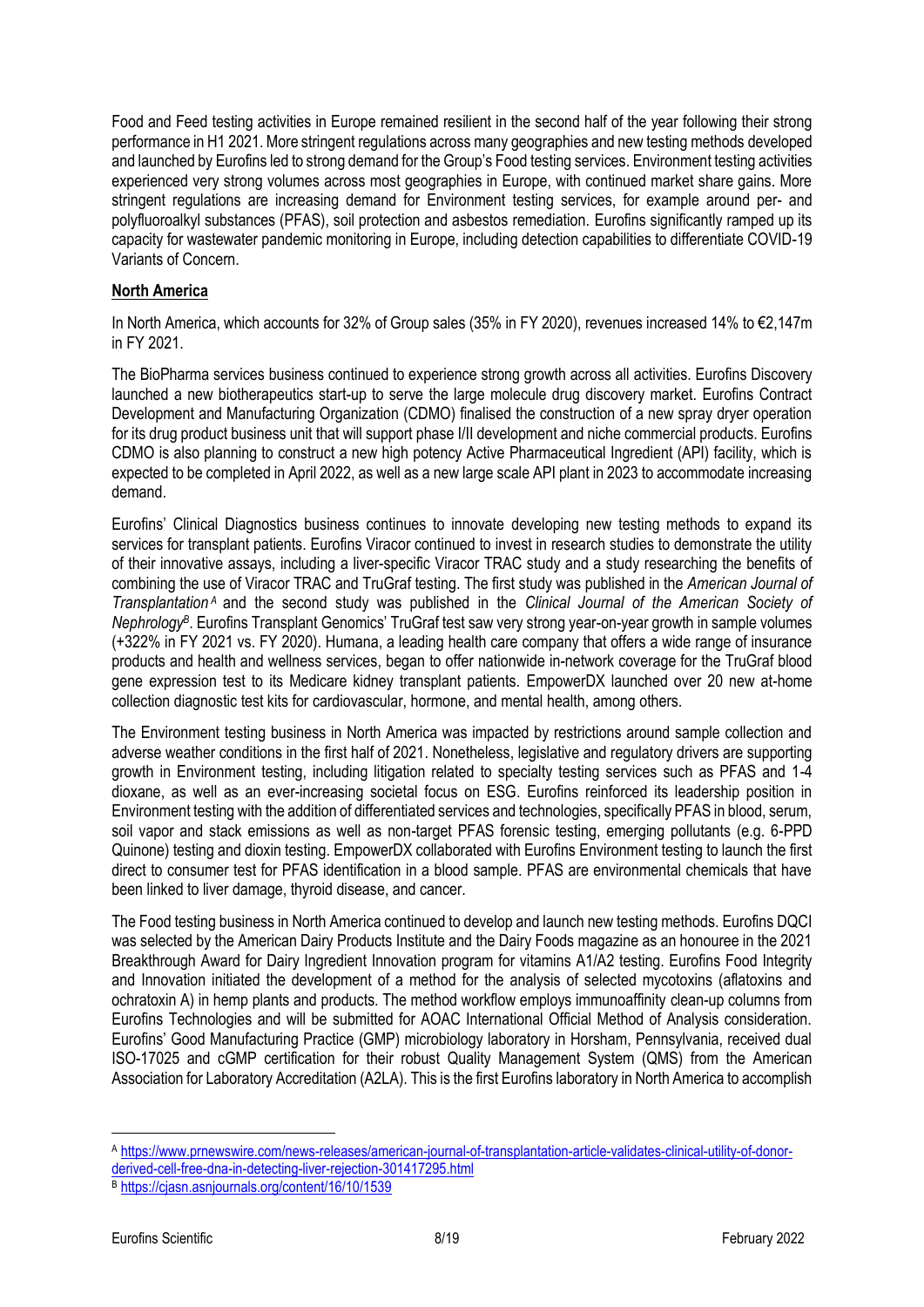dual accreditation, and it will enable Eurofins to facilitate expanded and more rigorous infant formula testing methods.

### **Rest of the World**

In the Rest of the World, revenues increased by 41% to €572m, compared to €406m in FY 2020.

In 2021, Eurofins expanded its total laboratory footprint in China by 87%.

In BioPharma services, there was a significant increase in demand for CDMO services from India. Eurofins Central Laboratory in China moved to a much larger new state-of-the-art building in Shanghai to accommodate increasing demand for specialty testing to support clinical research in China.

Eurofins' Food and Feed testing laboratory footprint was strengthened in Southeast Asia with new start-up laboratories commissioned at Penang (Microbiology and Chemistry) and the addition of a food and dairy microbiology laboratory in Singapore. In China, Eurofins established new accredited pesticide residue methods to meet the novel Chinese pharmacopoeia Maximum Residue Limit (MRL) regulations. Eurofins experienced very strong growth in Food and Feed Testing across the Pacific, and Latin America.

Eurofins finalised the construction of new facilities providing Clinical Services in Brazil in Q4 2021. The Brazilian Clinical Diagnostics business launched new tests including, Non-Invasive Prenatal Testing (NIPT), fetal gender determination from mothers blood, bioinformatics determination of copy number variation in Next Generation Sequencing (NGS) for hereditary cancer, metabolomics in urine and blood, hereditary cancer panels, among others.

# **COVID-19 Contribution**

COVID-19 related activities remained very robust in 2021, with the Eurofins network continuing to support public health authorities and health practitioners with innovative tests and solutions to help fight the pandemic, particularly against the latest Variants of Concern. COVID-19 revenues amounted to about €1,425m in FY 2021 more than €200m more than the last objective published in October. Given the uncertain outlook for COVID-19 testing in 2022 and beyond, the Group has prudently written off 88% of the capex relating to COVID-19 testing activities.

# **Infrastructure Programme**

As of the end of 2021, Eurofins occupied more than 1,600 sites throughout the world (laboratories, offices, phlebotomy sites, storage/warehouses, etc.). The total net floor area of these sites amounted to about 1.5 million m<sup>2</sup>, of which more than 1.3 million m<sup>2</sup> is laboratory space.

Nearly 100,000 m<sup>2</sup> of laboratories and offices were added or brought to most modern standards by means of construction, building acquisition and leasehold improvements completed throughout 2021 (significant acceleration vs. initial investment plan of adding 85,000 m<sup>2</sup> in 2021 and 2022 combined). In 2022 and 2023, Eurofins is planning an additional ca. 160,000 m<sup>2</sup> expansion and modernisation of its global real estate network. Eurofins intends to continue to invest significantly in its real estate to build the largest and most efficient laboratory network in its industry.

A few examples of strategic new laboratories and extensions to existing campuses delivered in 2021 are provided below:

- The acquisition and renovation of a new facility near Heathrow, enabled the consolidation of 3 laboratories located in the South West of London: Food Microbiology in Acton, Water Microbiology in Camberley and the larger Forensics testing laboratories in Teddington. With capacity to employ up to 450 FTEs, the 5,500 m² building serves as a flagship facility for Eurofins in the South of the U.K., is in prime location for travel and has opportunity for future expansion.
- In Aix-en-Provence, in the South-East of France, a competence centre was built to merge six laboratories (two Microbiological laboratories, one Chemical laboratory and two Hospital Hygiene laboratories). This allows for synergies, improving geographical positioning in terms of catchment area and proximity to a courier delivery services depot, and security in terms of long-term laboratory occupancy. The new 4,266 m<sup>2</sup>, three-story building is located next to an existing 5,400 m<sup>2</sup> building.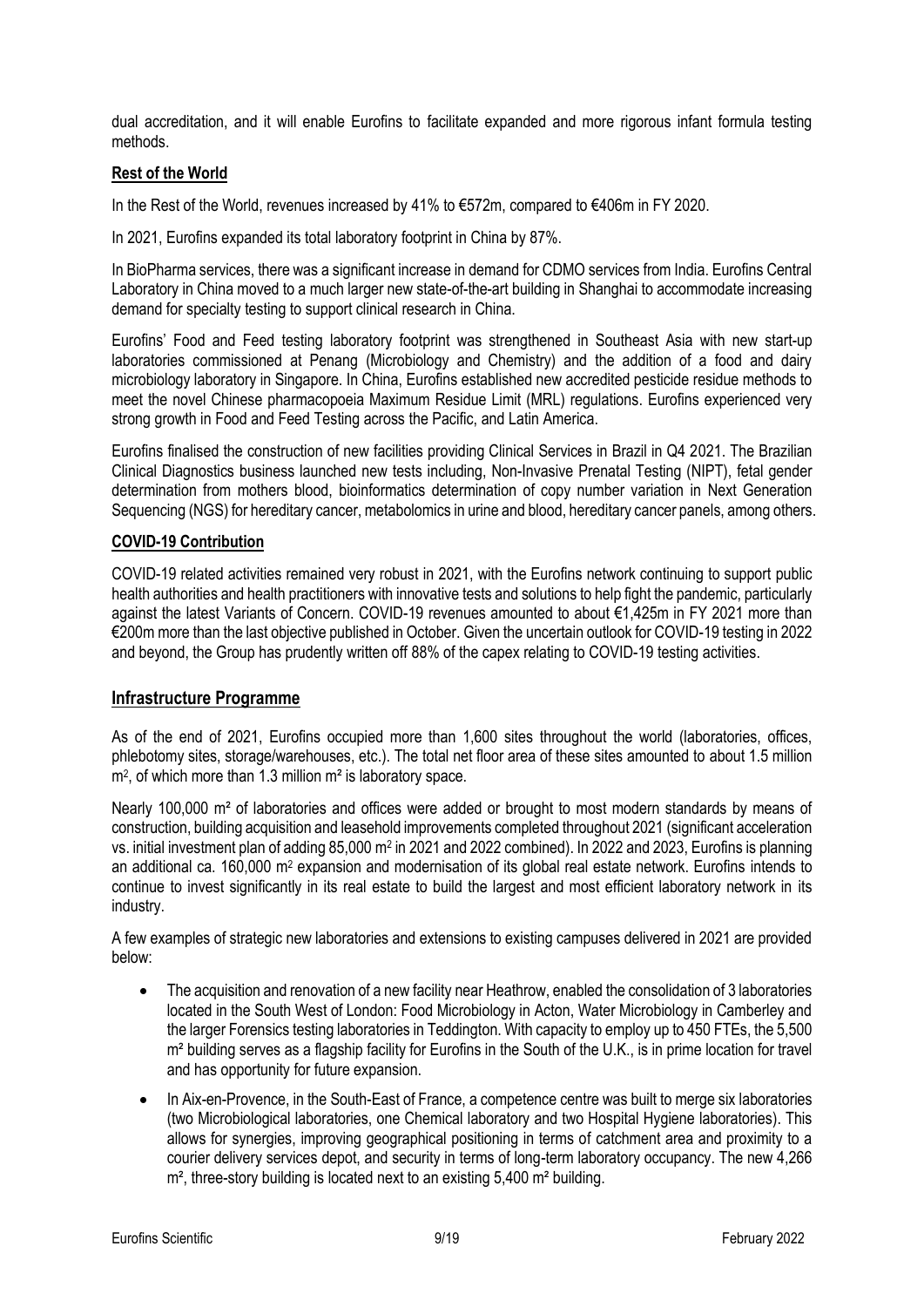- A new consolidated facility for Environmental and Food Chemistry Testing in Cork, Ireland was acquired and fitted out. The 3,408 m² building is on 12,560 m<sup>2</sup> of land, providing sufficient space for further expansion to accommodate future growth.
- Following the acquisition of TestAmerica in the U.S.A. in 2018, site rationalisations and reorganisations have been progressing continuously. In 2019, a 18,000 m<sup>2</sup> plot of land that includes a 7,950 m<sup>2</sup> building at 2841 Dow Avenue, Tustin, California, U.S.A. was purchased. Subsequently, the building was redeveloped to consolidate the Eurofins Calscience LLC and TestAmerica Irvine laboratories into one premises. This new site will reduce support costs, leverage market presence, improve efficiency and service to clients, as well as provide room for expansion of the business and accommodate other Eurofins businesses requiring laboratory space in the Los Angeles area. Furthermore, a 4,650 m² building in Barberton, Ohio was purchased in October 2021 and subsequently redeveloped for Eurofins TestAmerica North Canton.
- In 2021, Eurofins China opened its new headquarter in Shanghai, consolidating laboratories for Consumer Product testing, Cosmetics and Personal Care testing, Biopharma Product testing as well as the National Service Centre (NSC) and Group IT. Eurofins is currently occupying the building and has invested in the renovation of six of the building's floors with a total area of 12,432 m². This provides sufficient room for future expansion and consolidation of new business lines into the facility.

We will continue to roll-out new laboratories in 2022 and 2023 particularly in BioPharma services where, given current capacity constraints, we see significant value creation opportunity.

Eurofins' owned buildings surface area grew by 43% between 2019 and 2021 while leased space only increased by less than 4%.

The Group also vacated over 100,000 m² of laboratories between 2019 and 2021 as part of ongoing reorganisation and efficiency programmes.

Eurofins now operates about 1.5 million m<sup>2</sup> of mostly state-of-the-art laboratory buildings and owns 387,000 m<sup>2</sup> of these. An asset of significant and increasing realisable value, especially considering the global shortage of laboratory space especially for BioPharma activities and the rising building costs.

# **Financial Review**

Revenues increased 24% year-on-year to €6,718m in FY 2021, significantly above the Group's latest updated FY 2021 revenue objective of €6,350m. The robust trading performance was driven by the strength and resilience of our Core Business. The Core Business saw very robust levels of demand across all business lines, resulting in strong organic growth of 12.3% vs. FY 2020 and 11.9% vs. FY 2019 (adjusted for the cyber-attack of 2 June 2019). In Q4 2021, the Core Business delivered robust organic growth of 7.5% vs. Q4 2020 and 12.6% vs. Q4 2019 (adjusted for cyber-attack).

The Group maintained high volumes of COVID-19 testing through the year, contributing revenues of about €1,425m in FY 2021 (vs. over €800m in FY 2020). Eurofins' network continued to support health authorities and organisations with testing solutions to help fight the pandemic and to identify and track the latest Variants of Concern.

Group Adjusted EBITDA increased by 35% year-on-year to €1,902m in FY 2021, representing a 28.3% adjusted EBITDA margin (+230bps year-on-year), exceeding the Group's latest updated FY 2021 Adjusted EBITDA objective of €1,700m. There was a strong positive margin progression in the Core Business driven by network, scale and efficiency gains despite some increases in personnel costs.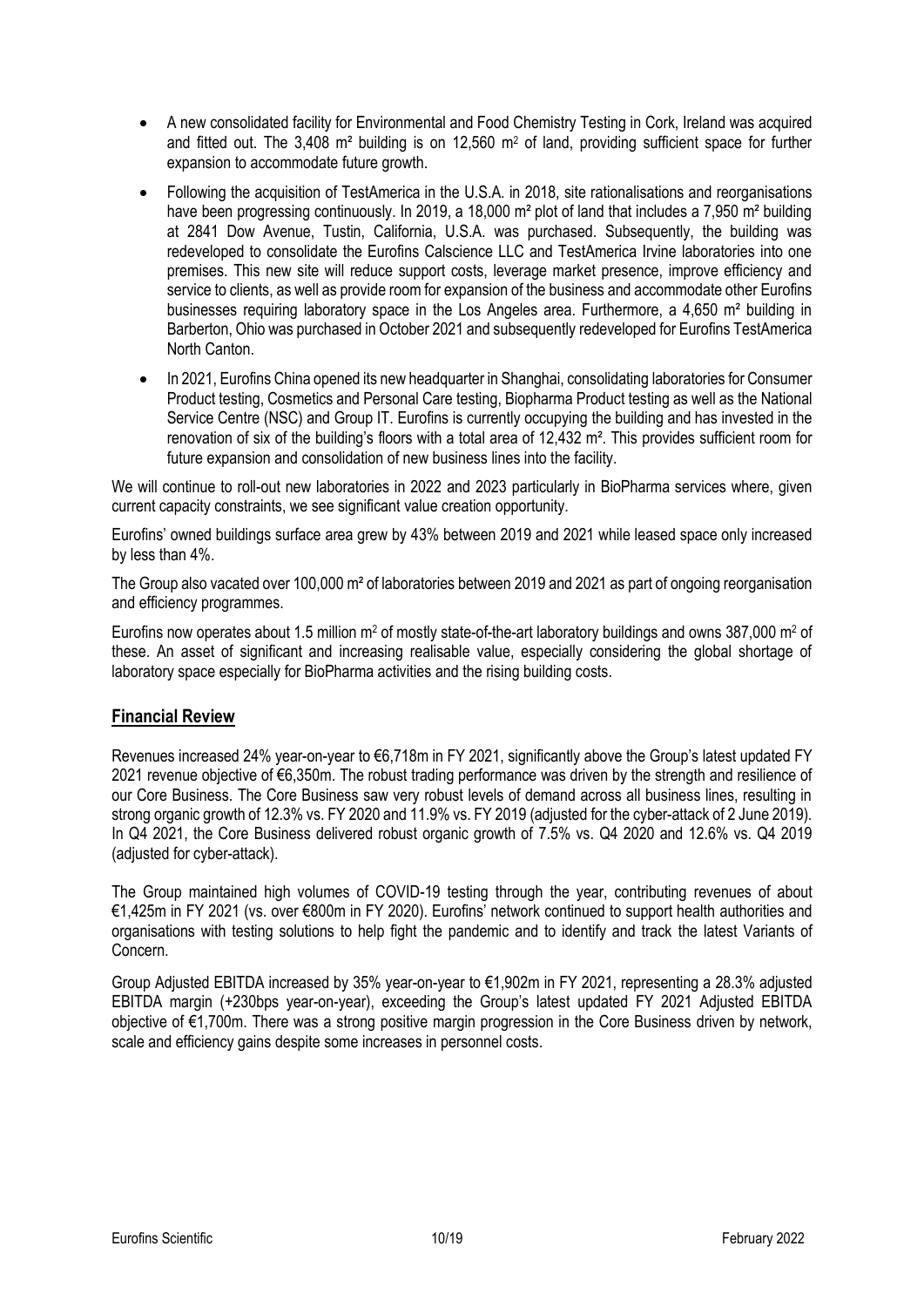# **Table 4: Separately Disclosed Items<sup>2</sup>**

| In €m except otherwise stated                                         | FY 2021 | FY 2020 |
|-----------------------------------------------------------------------|---------|---------|
| One-off costs from integrations, reorganisations and discontinued     | $-32$   | -54     |
| operations, and other non-recurring income and costs                  |         |         |
| Temporary losses and other costs related to network expansion, start- | $-29$   | -8      |
| ups and new acquisitions in significant restructuring                 |         |         |
| <b>EBITDA</b> impact                                                  | $-62$   | $-62$   |

Although higher than originally planned, Separately Disclosed Items (SDI) at EBITDA level remained stable yearon-year at €62m and reduced to 3.2% of Adjusted EBITDA in FY 2021 vs. 4.4% in FY 2020. In FY 2021, SDI comprised:

- One-off costs from integrations, reorganisations and discontinued operations, and other non-recurring income and costs of €32m, down 40% from €54m in FY 2020. This €32m SDI includes €17m on litigations and other costs related to one small acquisition (these costs may be offset if there is a successful case outcome, as currently expected), €12m on real estate and site moves across various geographies (the U.S., the U.K. and Germany) and business lines and €3m on COVID-19 related activities mainly due to termination of some contracts in the Netherlands and Hungary.
- Temporary losses and other costs related to network expansion, start-ups and new acquisitions in significant restructuring, of €29m, significantly higher when compared to FY 2020 (€8m). This €29m SDI is mostly due to Transplant Genomics Inc. in the U.S. ramping-up significantly its salesforce to capitalise on very large market opportunities for its new unique OmniGraf™ test combination and to the acceleration of Eurofins' start-up programme.

Reported EBITDA increased 36% year-on-year to €1,840m in FY 2021, representing a 27.4% reported EBITDA margin, a 260bps improvement year-on-year. These strong results demonstrate that the significant investments made over the last years to build an unmatched global state-of-the-art laboratory network with leadership positions across key Life Sciences markets is enabling the Group to extract economies of scale and thus also improve margins and cash flow generation.

| €m                 | FY 2021 | Rep. EBITDA<br>margin % | FY 2020 | Rep. EBITDA<br>margin % | Growth % |
|--------------------|---------|-------------------------|---------|-------------------------|----------|
| Europe             | 1,172   | 29.3%                   | 833     | 26.5%                   | 41%      |
| North America      | 608     | 28.3%                   | 538     | 28.5%                   | 13%      |
| Rest of the World  | 165     | 28.9%                   | 87      | 21.3%                   | 90%      |
| Other <sup>1</sup> | $-106$  |                         | $-107$  |                         |          |
| <b>Total</b>       | 1,840   | 27.4%                   | 1,351   | 24.8%                   | 36%      |

# **Table 5: Breakdown of Reported EBITDA by Operating Segment**

(1) Other corresponds to Group Service Centres

At regional level, Europe and the Rest of the World benefited most from accretive COVID-19 related testing, with Europe in particular recording a 41% growth in Reported EBITDA and a 280bps year-on-year improvement in Reported EBITDA margin. North America delivered Reported EBITDA growth of 13% year-on-year and a 20bps Reported EBITDA margin decline compared to FY 2020, driven by a significant reduction in COVID-19 related activity in North America. The Rest of the World segment delivered strong growth of 90% in Reported EBITDA and generated a Reported EBITDA margin of 28.9% in FY 2021 (+760bps year-on-year), driven in part by a significant increase in COVID-19 related activity in the Asia-Pacific region.

The Group's mature scope<sup>14</sup>, represented 96% of the Group's revenues in FY 2021 compared to 94% in FY 2020.

Depreciation and amortisation (D&A) increased by 6% year-on-year to €451m. As a percentage of revenues, D&A stood at 6.7% of Group revenues in FY 2021 vs. 7.8% in FY 2020, a 110bps decrease year-on-year.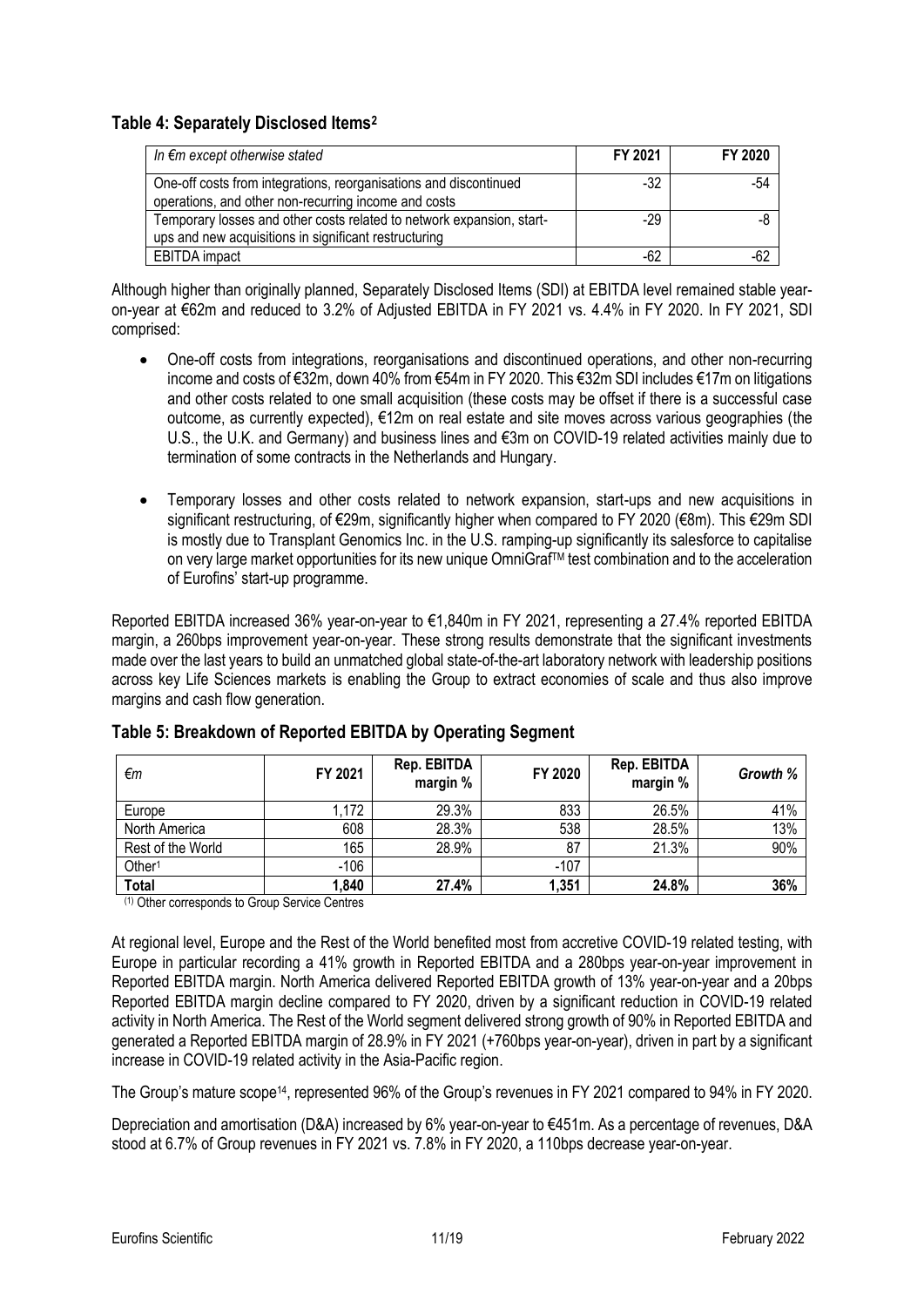Reported EBITAS stood at €1,389m (20.7% Reported EBITAS margin, +370bps compared to FY 2020) while Reported EBIT<sup>6</sup> amounted to €1,258m (18.7% Reported EBIT margin, +400bps compared to FY 2020).

Finance costs amounted to €206m, an 86% increase compared to FY 2020. This significant increase was mainly related to the one-off costs of €92m for early and partial redemption of four unsecured Eurobonds due between 2022 and 2026, above par value and to the anticipated partial repayment of the Schuldschein loan due in July 2022. Through various refinancing exercises, Eurofins reduced its corporate senior gross debt in H1 2021 by almost €500m, while increasing its average life by more than 2.7 years (5.8 years at end of 2021) and decreasing its average cost from 2.52% to 1.78% as from H2 2021 and onwards. This reduction in interest costs will improve cash flow generation going forwards. The Group will continue to pursue additional refinancing opportunities to potentially reduce interest costs further in FY 2022. Eurofins' outstanding hybrid capital can be called by Eurofins in August 2022, in April 2023 and in November 2025.

Reported profit before tax increased 52% year-on-year to €1,057m from €694m in FY 2020, mostly driven by the very strong trading performance of the Group in FY 2021. Income tax rate increased to 26% of reported profit before tax in FY 2021 from 22% in FY 2020, representing a tax expense of €274m (+78% year-on-year). The increase in the tax rate was mainly driven by a decrease in usage of tax loss carry forwards in FY 2021 vs. FY 2020.

Reported net profit<sup>7</sup> stood at €783m (12% of revenues, +45% compared to €539m FY 2020), resulting in a basic EPS<sup>8</sup> of €3.91 (+44% year-on-year from €2.71 in FY 2020).

Adjusted net profit<sup>7</sup> stood at €1,043m compared to €706m in FY 2020, resulting in adjusted basic reported EPS<sup>8</sup> to increase by 46% to €5.29 in FY 2021 compared to €3.63 in FY 2020. The increase was largely driven by the increase in profitability in FY 2021.

# **Cash Flow & Financing**

| <b>Table 6: Cash Flows Reconciliation</b> |  |
|-------------------------------------------|--|
|-------------------------------------------|--|

| €m                                                                            | FY 2021<br>reported | FY 2020<br>reported | $Y$ -o- $Y$<br>variation | $Y$ -0- $Y$<br>variation % |
|-------------------------------------------------------------------------------|---------------------|---------------------|--------------------------|----------------------------|
| Net Cash from Operations                                                      | 1,510               | 1,224               | $+286$                   | $+23%$                     |
| Net capex (i)                                                                 | -495                | $-350$              | $-144$                   | $+41%$                     |
| Net operating capex (includes LHI)                                            | 383                 | 267                 | $+116$                   | $+43%$                     |
| Net capex for purchase and development of owned sites                         | 112                 | 83                  | $+29$                    | $+34%$                     |
| Free Cash Flow to the Firm                                                    | 1,015               | 873                 | $+142$                   | $+16%$                     |
| Acquisitions spend and other investments (ii)                                 | $-539$              | $-175$              | $-365$                   | $+209%$                    |
| Net Cash from Investing $(i) + (ii)$                                          | $-1,034$            | $-525$              | $-509$                   | $+97%$                     |
| Net Cash from Financing                                                       | $-910$              | -49                 | $-862$                   | $+1,774%$                  |
| Net increase / (decrease) in Cash and cash<br>equivalents and bank overdrafts | $-396$              | 616                 | $-1.012$                 | $-164%$                    |
| Cash and cash equivalents at end of period and bank<br>overdrafts             | 515                 | 911                 | $-396$                   | $-43%$                     |

The extra cash generated by COVID-19 activities in FY 2021 enabled the Group to:

- invest in the purchase of land and buildings to own more of its large laboratory campuses, an investment which will reduce future cash outflows on rentals, and reduce dependency towards third party landlords. These are reversible discretionary capital allocations as these sites could have equally been leased or could be leased back if required
- engage in a significant debt early redemption exercise, with a very positive outcome of locking in lower interest rates which will reduce future interest payments, while securing a longer debt maturity
- acquire more companies than initially planned (pro-forma revenues of €252m in FY 2021 vs. €150m originally planned), including in unique and promising areas for mid-term growth (Pharma Discovery in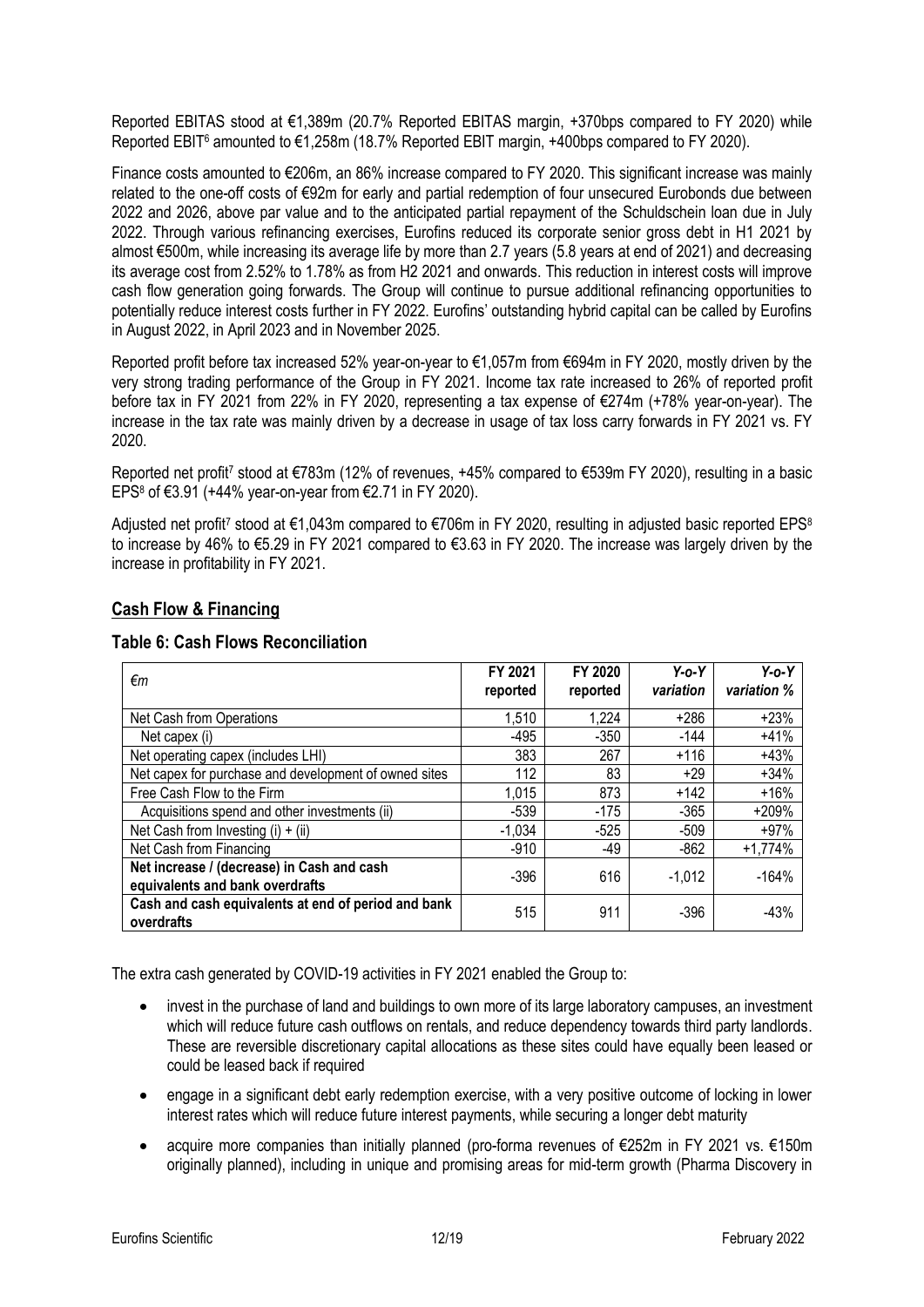the U.S., Cosmetics Testing in Germany, Direct to Consumers DNA testing in the U.S., Genetic Clinical Testing in Japan)

- accelerate the launch of start-ups (23, excluding COVID-19 related activities), many of which in high growth business lines and geographies such as Biotherapeutics, Biosafety and Oncology in North America, Biopharma Product Testing and Discovery in Asia, Food and Environment Testing in Asia, Water Testing in Europe
- ramp-up an exceptional IT & cyber-security upgrade plan, which should make the Group more agile and more resilient against potential future cyber threats
- extend its digitalisation program to new business lines such as Clinical Diagnostics, Consumer Product Testing, Material Sciences or Cosmetics Testing

Overall, in FY 2021, cash flow was strong, with net cash provided by operating activities increasing by 23% to €1,510m, from €1,224m in FY 2020. Net working capital<sup>12</sup> stood at 4.5% of Group's revenues in FY 2021 vs. 4.5% in FY 2020 (stable year-on-year).

Net capex spend increased by 41% year-on-year to €495m in FY 2021 compared to €350m in FY 2020, representing 7.4% of Group's revenues vs. 6.4% in FY 2020. Eurofins, taking advantage of its strong cash flow generation, made significant investments this year geared towards long-term growth. The Group bought a large number of strategic sites often with land reserves for future extensions to continue to reduce dependence on third party landlords while providing ample space to further expand its laboratory footprint. Significant investment made in IT to continue to improve digitalisation to offer best-in-class service levels to our customers, as well as investment in IT security infrastructure. In spite of these large investments, Free Cash Flow to the Firm increased significantly by 16% to €1,015m vs. €873m for FY 2020. Eurofins has managed to significantly improve its cash flow generation in 2021 thanks to the very strong resilience of our Core Business, which delivered 12.3% organic growth in FY 2021, and contributions from our ongoing work to fight the COVID-19 pandemic. The strong cash conversion in FY 2021 enabled the Group to further reduce its leverage (net debt to adjusted pro-forma EBITDA) to 1.2x vs. 1.6x at the end of December 2020.

M&A spend was €533m in FY 2021, representing a significant increase of 201% year-on-year (€177m in FY 2020) as the Group continued to expand its reach into consumer genetics and direct to consumers markets while also reinforcing its presence in Asia. The Group closed 38 acquisitions (including asset deals) during the year 2021, representing full-year equivalent pro-forma revenues of €252m in FY 2021 significantly above the Group's €150m objective.

Year-end net debt decreased to €2,239m from €2,242m in FY 2020 thanks to strong cash flow generation in 2021. As a result, the leverage ratio (net debt divided by pro-forma adjusted EBITDA) decreased to 1.2x at the end of December 2021, from 1.6x at the end of December 2020. Leverage remains well below the Group's target range providing ample opportunities to continue investing for future growth.

The Group closed the year with a very solid liquidity position, with €515m of cash on its balance sheet vs. €912m in FY 2020 and over €1 billion of undrawn credit lines at the end of December 2021. The year-on-year reduction in cash is mainly related to the significant increase in investment geared towards long-term growth (net capex +41% vs. FY 2020, owned buildings, M&A spend +201% vs. FY 2020) as well as the one-off financial expenses incurred for various refinancing exercises completed in FY 2021 (€92m of other financial expenses in FY 2021 vs. €2m in FY 2020).

# **Start-up Programme**

Start-ups or green-field laboratory projects are generally undertaken in new markets and in particular in emerging markets, where there are often limited viable acquisition opportunities or in developed markets where Eurofins transfers technology developed by its R&D and Competence Centres abroad or expands geographically.

In 2021, the Group opened 23 new start-up laboratories, bringing the total number of start-ups created since 2000 to 201. In 2021, these start-ups continued to contribute to the overall organic growth of the Group, accounting for 0.3% out of the 21.7% organic growth achieved in FY 2021. Their EBITDA margin continued to progress while remaining dilutive to the Group.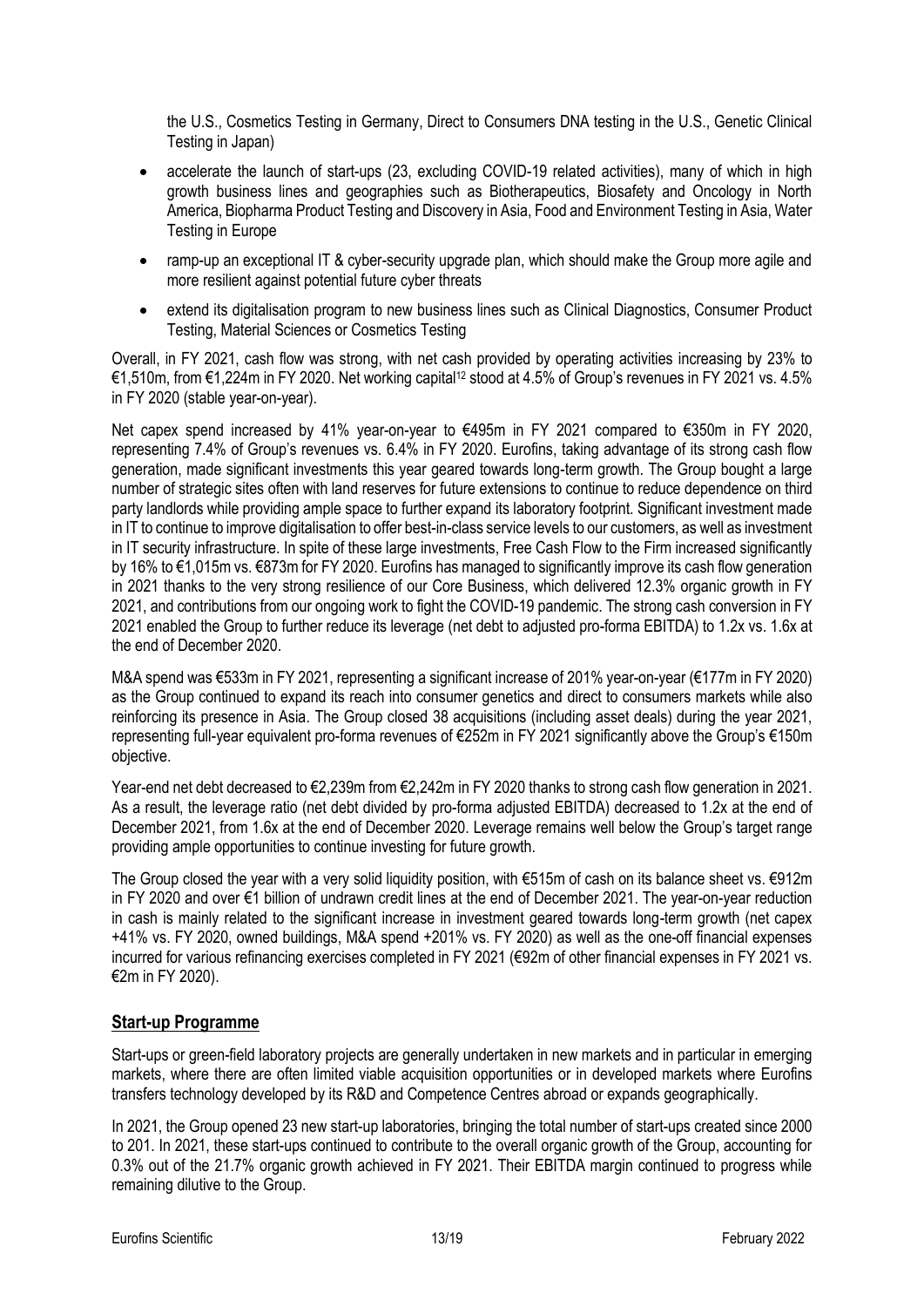Of these 201 start-ups, 40% are located in Europe, 19% in North America and 41% in the Rest of the World with a significant number in high growth regions in Asia. By area of activity, 37% are in Food and Feed testing, 8% are in Pharma/Biotech/Agroscience services, 20% in Environment testing, and 9% in Clinical Diagnostics.

# **Acquisitions**

During 2021, the Group completed 38 acquisitions of which 12 were asset deals, representing full-year equivalent pro-forma revenues of €252m in FY 2021 and a total investment of €533m. These acquisitions employ approximately 2,745 employees.

In July 2021, Eurofins acquired DNA Diagnostics Center ("DDC"), a leader in consumer genetic testing in the U.S. and in November 2021, Eurofins acquired MTS Global ("MTS"), a full-service safety and quality services provider for the Softlines & Leather, Toys & hardlines testing services, mainly active in Asia.

# **Post-Closing Events**

Since the beginning of 2022, Eurofins completed 8 acquisitions of which 2 asset deals. The total annual revenues of these acquisitions amounted to approximately €48m in 2021 for an aggregate acquisition price of €83m. These acquisitions employ over 350 employees.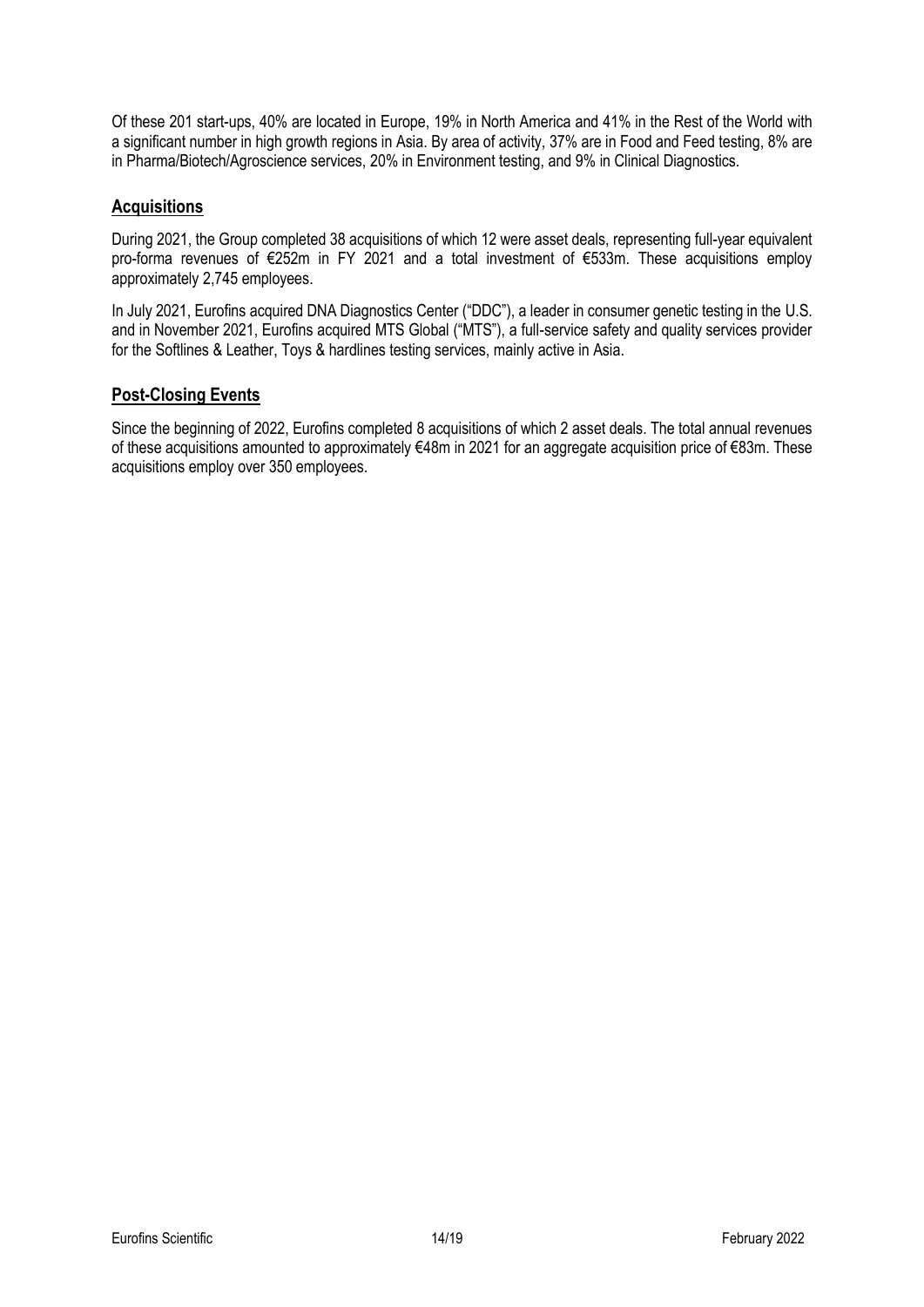# **Summary financial statements:**

| <b>Table 8: Summarised Income Statement</b> |  |
|---------------------------------------------|--|
|---------------------------------------------|--|

|                                                                  | FY 2021        | FY 2020        |
|------------------------------------------------------------------|----------------|----------------|
|                                                                  | Reported       | Reported       |
| In €m except otherwise stated                                    | Results        | Results        |
| <b>Revenues</b>                                                  | 6,718          | 5,439          |
| Operating costs, net                                             | $-4,878$       | $-4,088$       |
| <b>EBITDA</b>                                                    | 1,840          | 1,351          |
| <b>EBITDA Margin</b>                                             | 27.4%          | 24.8%          |
| Depreciation and amortisation                                    | $-451$         | $-426$         |
| <b>EBITAS</b>                                                    | 1,389          | 925            |
| Share-based payment charge and acquisition-related expenses, net | $-131$         | $-125$         |
| <b>EBIT</b>                                                      | 1,258          | 800            |
| Finance income                                                   | $\overline{2}$ | 3              |
| Finance costs                                                    | $-206$         | $-110$         |
| Share of profit of associates                                    | 2              | $\overline{2}$ |
| Profit before income taxes                                       | 1,057          | 694            |
| Income tax expense                                               | $-274$         | $-154$         |
| Net profit for the year                                          | 783            | 540            |
| Attributable to:                                                 |                |                |
| Owners of the Company and hybrid capital investors               | 783            | 539            |
| Non-controlling interests                                        |                | 1              |
| Earnings per share (basic) in EUR                                |                |                |
| - Total                                                          | 4.09           | 2.90           |
| - Attributable to owners of the Company                          | 3.91           | 2.71           |
| - Attributable to hybrid capital investors                       | 0.18           | 0.18           |
|                                                                  |                |                |
| Earnings per share (diluted) in EUR                              |                |                |
| - Total                                                          | 3.90           | 2.75           |
| - Attributable to owners of the Company                          | 3.73           | 2.58           |
| - Attributable to hybrid capital investors                       | 0.17           | 0.17           |
|                                                                  |                |                |
| Basic weighted average shares outstanding - in millions          | 192            | 186            |
| Diluted weighted average shares outstanding - in millions        | 201            | 196            |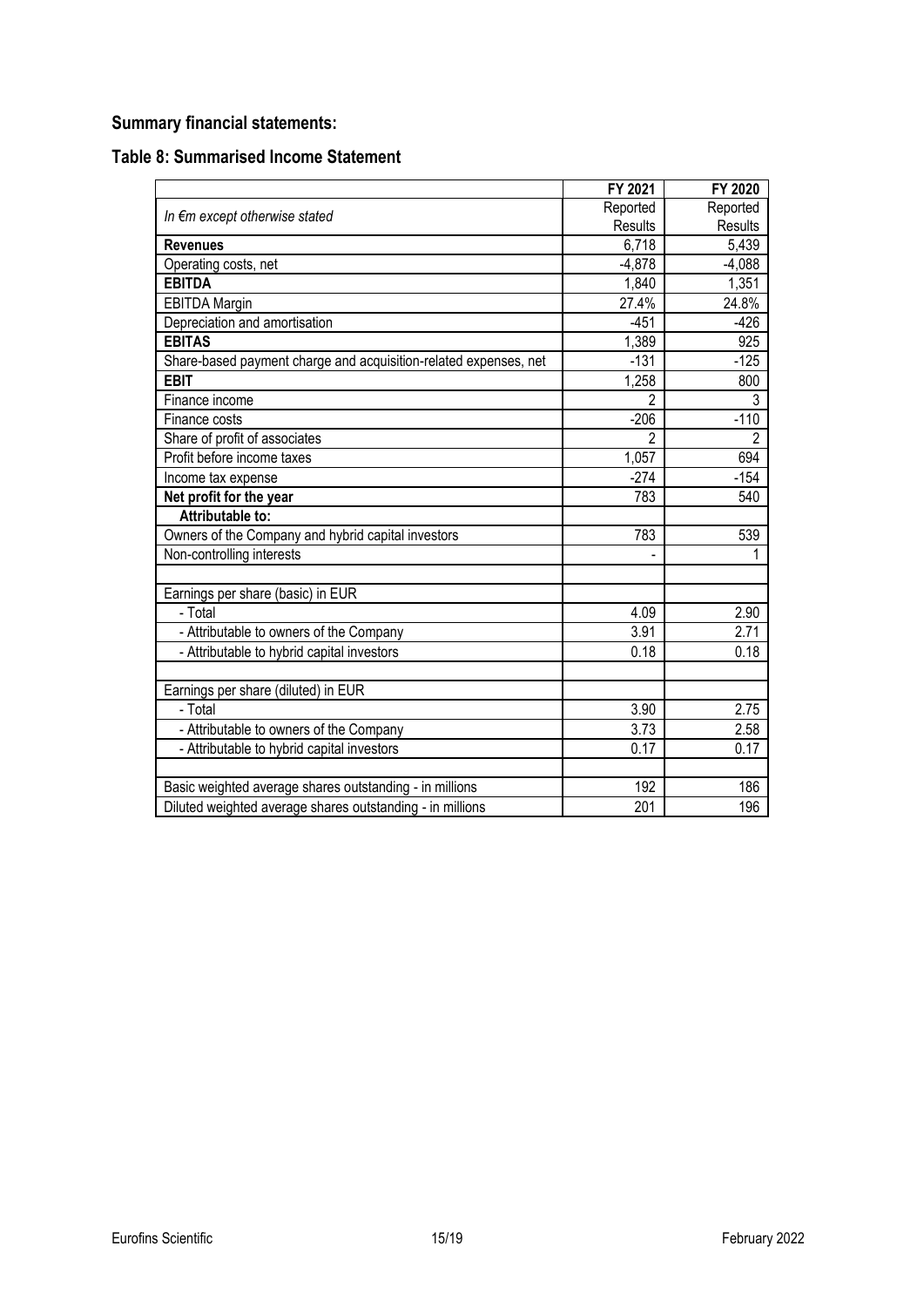# **Table 9: Summarised Balance Sheet**

|                                                | 31 December<br>2021 | 31 December<br>2020 |
|------------------------------------------------|---------------------|---------------------|
|                                                | Reported            | Reported            |
| In €m except otherwise stated                  | Results             | Results             |
| Property, plant and equipment                  | 1,830               | 1,575               |
| Goodwill                                       | 4,115               | 3,524               |
| Other intangible assets                        | 896                 | 825                 |
| Investments in associates                      | 6                   | 6                   |
| Non-current financial assets                   | 76                  | 51                  |
| Deferred tax assets                            | 91                  | 77                  |
| <b>Total non-current assets</b>                | 7,013               | 6,057               |
|                                                |                     |                     |
| Inventories                                    | 154                 | 157                 |
| Trade receivables                              | 1,052               | 949                 |
| Contract assets                                | 337                 | 245                 |
| Prepaid expenses and other current assets      | 183                 | 189                 |
| Current income tax assets                      | 77                  | 66                  |
| Derivative financial instruments assets        | 1                   |                     |
| Cash and cash equivalents                      | 515                 | 912                 |
| <b>Total current assets</b>                    | 2,319               | 2,518               |
|                                                |                     |                     |
| <b>Total assets</b>                            | 9,332               | 8,576               |
|                                                |                     |                     |
| Share capital                                  | $\overline{2}$      | $\overline{2}$      |
| Treasury shares                                | $-4$                |                     |
| Hybrid capital                                 | 1,000               | 1,000               |
| Other reserves                                 | 1,578               | 1,543               |
| Retained earnings                              | 1,964               | 1,311               |
| Currency translation reserve                   | 107                 | $-165$              |
| Total attributable to owners of the Company    | 4,648               | 3,690               |
| Non-controlling interests                      | 30                  | 26                  |
| <b>Total shareholders' equity</b>              | 4,677               | 3,716               |
|                                                |                     |                     |
| Borrowings                                     | 2,500               | 2,917               |
| Deferred tax liabilities                       | 124                 | 115                 |
| Amounts due for business acquisitions          | 84                  | 49                  |
| Employee benefit obligations                   | 76                  | 73                  |
| Provisions                                     | 16                  | 8                   |
| <b>Total non-current liabilities</b>           | 2,799               | 3,163               |
|                                                |                     |                     |
| Borrowings                                     | 254                 | 238                 |
| Interest due on borrowings and earnings due on |                     |                     |
| hybrid capital                                 | 31                  | 51                  |
| Trade accounts payable                         | 628                 | 542                 |
| <b>Contract liabilities</b>                    | 163                 | 137                 |
| Current income tax liabilities                 | 86                  | 84                  |
| Amounts due for business acquisitions          | 57                  | 56                  |
| Provisions                                     | 29                  | 36                  |
| Other current liabilities                      | 608                 | 552                 |
| <b>Total current liabilities</b>               | 1,856               | 1,696               |
|                                                |                     |                     |
| Total liabilities and shareholders' equity     | 9,332               | 8,576               |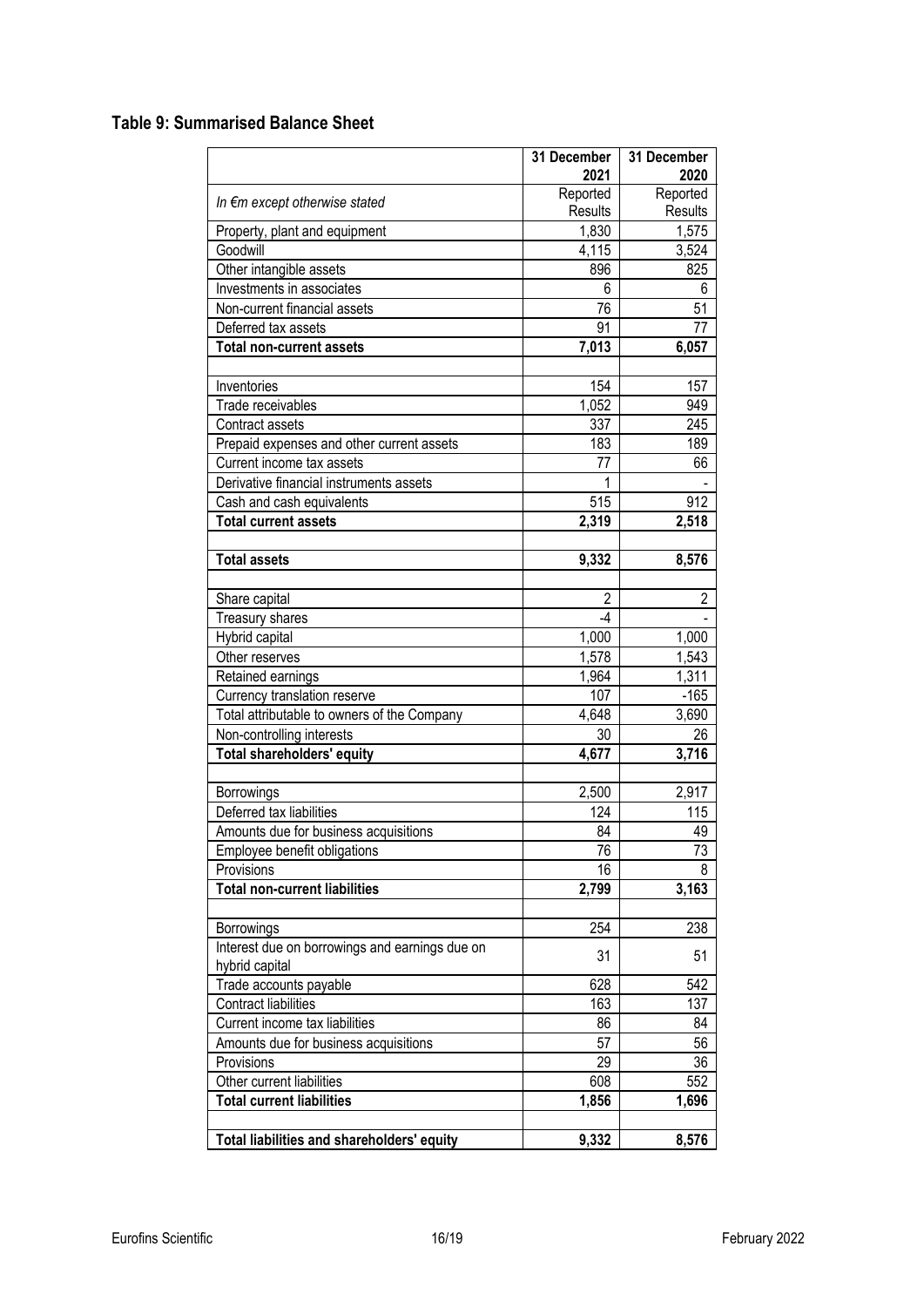# **Table 10: Summarised Cash Flow Statement**

|                                                       | FY 2021        | FY 2020  |
|-------------------------------------------------------|----------------|----------|
| In €m except otherwise stated                         | Reported       | Reported |
| Cash flows from operating activities                  |                |          |
| Profit before income taxes                            | 1,057          | 694      |
| Depreciation and amortisation                         | 451            | 426      |
| Share-based payment charge and acquisition-related    | 131            | 125      |
| expenses, net                                         |                |          |
| Finance income and costs, net                         | 186            | 102      |
| Share of profit from associates                       | $-2$           | $-2$     |
| Transactions costs and income related to acquisitions | $-14$          | -6       |
| Changes in provisions employee benefit obligations    | $-1$           | 19       |
| Other non-cash effects                                | 5              | 8        |
| Change in net working capital                         | -5             | $-48$    |
| Cash generated from operations                        | 1,807          | 1,318    |
| Income taxes paid                                     | $-297$         | $-94$    |
| Net cash provided by operating activities             | 1,510          | 1,224    |
|                                                       |                |          |
| Cash flows from investing activities                  |                |          |
| Purchase of property, plant and equipment             | $-458$         | $-311$   |
| Purchase, capitalisation of intangible assets         | $-62$          | $-45$    |
| Proceeds from sale of property, plant and equipment   | 25             | 5        |
| Net capex                                             | $-495$         | $-350$   |
| Free cash Flow to the Firm                            | 1,015          | 873      |
|                                                       |                |          |
| Acquisitions of subsidiaries net of cash acquired and |                |          |
| proceeds from disposals                               | $-533$         | $-177$   |
|                                                       |                |          |
| Disposal/(acquisitions) of investments, financial     |                |          |
| assets and derivative financial instruments, net      | -8             |          |
| Interest received                                     | $\mathfrak{p}$ | 3        |
| Net cash used in investing activities                 | $-1,034$       | $-525$   |
|                                                       |                |          |
| <b>Cash flows from financing activities</b>           |                |          |
| Proceeds from issuance of share capital               | 36             | 565      |
| Proceeds from issuance of hybrid capital              |                |          |
| Proceeds from borrowings                              | 826            | 946      |
| Repayment of borrowings                               | $-1,280$       | $-1,305$ |
| Repayment of lease liabilities                        | $-153$         | $-151$   |
| Purchase of treasury shares, net of gains             | -4             |          |
| Dividends paid to shareholders and non-controlling    | $-130$         |          |
| interests                                             |                |          |
| Earnings paid to hybrid capital investors             | $-36$          | -36      |
| Interests and premium paid                            | $-169$         | $-68$    |
| Net cash (used in)/provided by financing activities   | $-910$         | $-49$    |
| Net effect of currency translation on cash and cash   | 39             | $-34$    |
| equivalents and bank overdrafts                       |                |          |
| Net (decrease)/increase in cash and cash              | $-396$         | 616      |
| equivalents and bank overdrafts                       |                |          |
| Cash and cash equivalents and bank overdrafts at      | 911            | 295      |
| beginning of period                                   |                |          |
| Cash and cash equivalents and bank overdrafts at      | 515            | 911      |
| end of period                                         |                |          |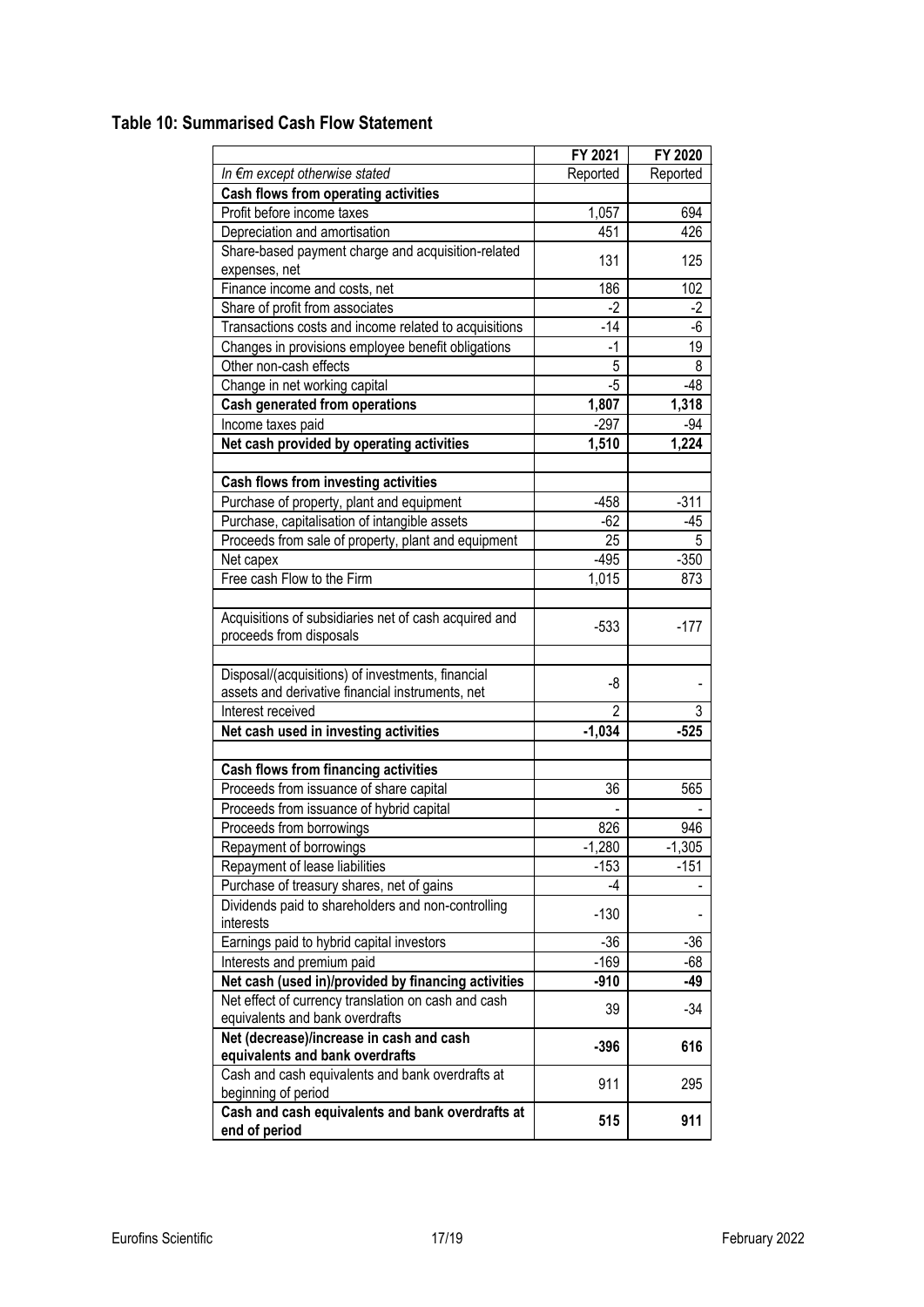- 1 Adjusted results reflect the ongoing performance of the mature and recurring activities excluding "separately disclosed items".<br>Conceptible disclosed items include and officer integration and recognisation discontinued
- Separately disclosed items include one-off costs from integration and reorganisation, discontinued operations, other non-recurring income and costs, temporary losses and other costs related to network expansion, start-ups and new acquisitions undergoing significant restructuring, sharebased payment charge, impairment of goodwill, amortisation of acquired intangible assets and negative goodwill, loss/gain on disposal and transaction costs related to acquisitions as well as income from reversal of such costs and from unused amounts due for business acquisitions, net finance costs related to borrowing and investing excess cash and one-off financial effects (net of finance income), net finance costs related to hybrid capital, and the related tax effects.
- <sup>3</sup> EBITDA Earnings before interest, taxes, depreciation and amortisation, share-based payment charge, impairment of goodwill, amortisation of acquired intangible assets, negative goodwill, loss/gain on disposal and transaction costs related to acquisitions as well as income from reversal of such costs and from unused amounts due for business acquisitions.
- <sup>4</sup> EBITAS EBITDA less depreciation and amortisation.
- <sup>5</sup> Share-based payment charge and acquisition-related expenses, net Share-based payment charge, impairment of goodwill, amortisation of acquired intangible assets, negative goodwill, loss/gain on disposal and transaction costs related to acquisitions as well as income from reversal of such costs and from unused amounts due for business acquisitions.
- <sup>6</sup> EBIT EBITAS less Share-based payment charge and acquisition-related expenses, net.
- 7 Net Profit Net profit for equity holders after non-controlling interests but before payment to Hybrid capital holders.
- Basic EPS basic earnings per share attributable to equity holders of the Company.
- 9 Net capex Purchase of intangible assets, property, plant and equipment, less proceeds from disposals of such assets.<br>10 Ereo Cash Flow to the Firm Net cash provided by operating activities, less Net capex
- 10 Free Cash Flow to the Firm Net cash provided by operating activities, less Net capex.<br>11 Net debt Current and non-current borrowings, less Cash and cash equivalents
- 11 Net debt Current and non-current borrowings, less Cash and cash equivalents.<br>12 Net working capital Inventories, trade receivables and contract assets, prepaid
- Net working capital Inventories, trade receivables and contract assets, prepaid expenses and other current assets less trade accounts payable, contract liabilities and other current liabilities excluding accrued interest receivable and payable.
- <sup>13</sup> Organic growth for a given period (Q1, Q2, Q3, Half Year, Nine Months or Full Year) non-IFRS measure calculating the growth in revenues during that period between 2 successive years for the same scope of businesses using the same exchange rates (of year Y) but excluding discontinued operations.

For the purpose of organic growth calculation for year Y, the relevant scope used is the scope of businesses that have been consolidated in the Group's income statement of the previous financial year (Y-1). Revenue contribution from companies acquired in the course of Y-1 but not consolidated for the full year are adjusted as if they had been consolidated as of 1st January Y-1. All revenues from businesses acquired since 1st January Y are excluded from the calculation.

- <sup>14</sup> Mature scope: excludes start-ups and acquisitions in significant restructuring. A business will generally be considered mature when: i) The Group's systems, structure and processes have been deployed; ii) It has been audited, accredited and qualified and used by the relevant regulatory bodies and the targeted client base; iii) It no longer requires above-average annual capital expenditures, exceptional restructuring or abnormally large costs with respect to current revenues for deploying new Group IT systems. The list of entities classified as mature is reviewed at the beginning of each year and is relevant for the whole year.
- <sup>15</sup> Discontinued activities / disposals: discontinued operations are a component of the Group's Core Business or product lines that have been disposed of, or liquidated; or a specific business unit or a branch of a business unit that has been shut down or terminated, and is reported separately from continued operations. For more information, please refer to Note 2.26 of the Consolidated Financial Statements for the year ended 31 December 2021.
- <sup>16</sup> FCFF before investment in owned sites: FCFF less Net capex spent on purchase of land, buildings and investments to purchase, build or modernise owned sites/buildings (excludes laboratory equipment and IT).

#### **Notes to Editors:**

#### **For more information, please visit** [www.eurofins.com](https://www.eurofins.com/) **or contact:**

Investor Relations Eurofins Scientific SE Phone: +32 2 766 1620 E-mail: [ir@eurofins.com](mailto:ir@eurofins.com)

**About Eurofins – the global leader in bio-analysis**

Eurofins is Testing for Life. Eurofins is the global leader in food, environment, pharmaceutical and cosmetic product testing and in agroscience Contract Research services. Eurofins is also one of the market leaders in certain testing and laboratory services for genomics, discovery pharmacology, forensics, BioPharma Contract Development and Manufacturing, advanced material sciences and in the support of clinical studies. The Group also has a rapidly developing presence in highly specialised and molecular clinical diagnostic testing and in-vitro diagnostic products.

With 58,000 staff across a decentralised and entrepreneurial network of 900 laboratories in 54 countries, Eurofins offers a portfolio of over 200,000 analytical methods to evaluate the safety, identity, composition, authenticity, origin, traceability and purity of a wide range of products, as well as providing innovative clinical diagnostic testing services and in-vitro diagnostic products.

The Group's objective is to provide its customers with high-quality services, innovative solutions and accurate results on time. Eurofins is ideally positioned to support its clients' increasingly stringent quality and safety standards and the increasing demands of regulatory authorities as well as the requirements of healthcare practitioners around the world.

In 2020 and 2021, Eurofins reacted quickly to meet the global challenge of COVID-19, by creating the capacity to help over 20 million patients monthly who may have been impacted by the pandemic with our testing products and our services and